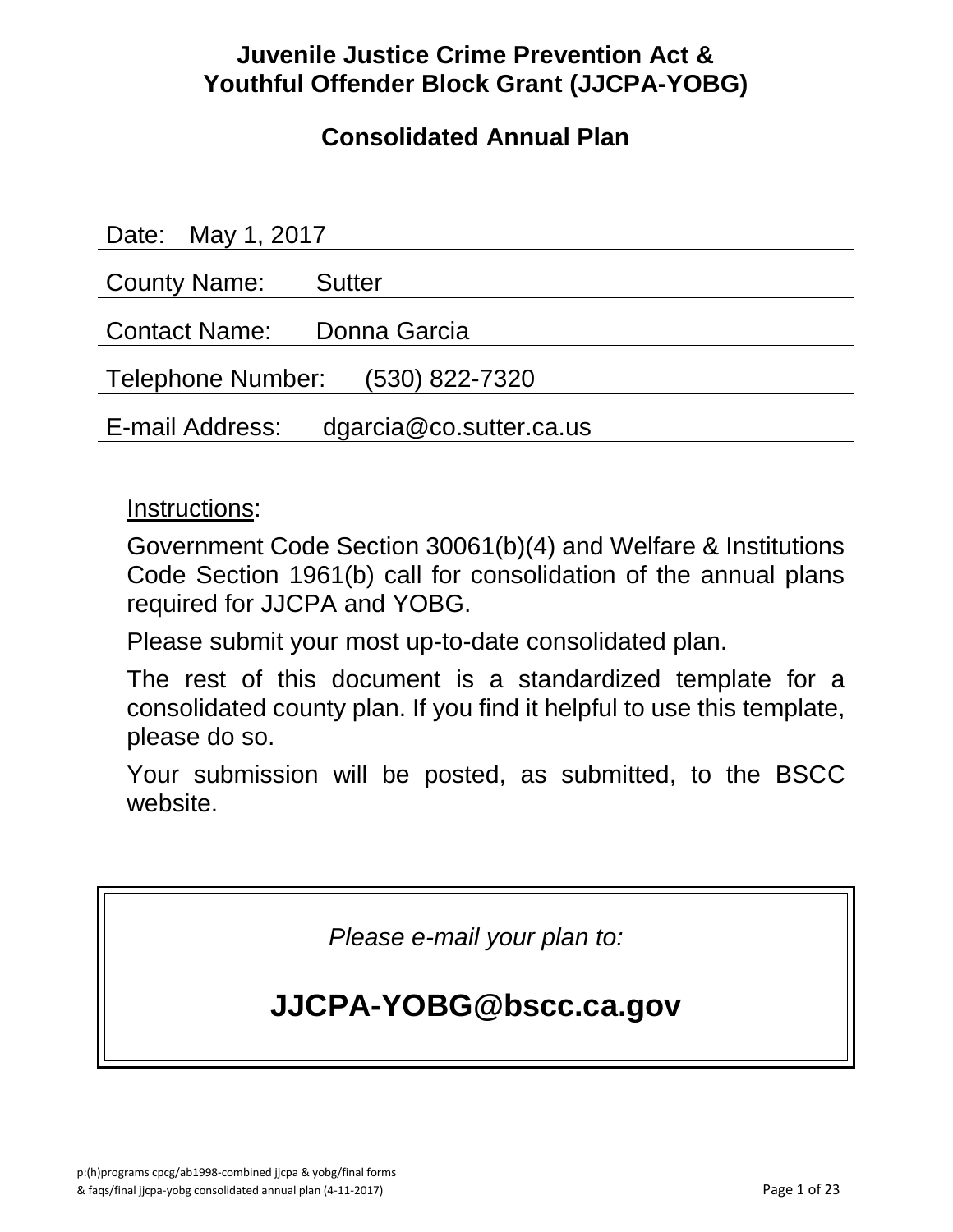## **Juvenile Justice Plan**

Part I. Countywide Service Needs, Priorities and Strategy

- A. Assessment of Existing Services
- B. Identifying and Prioritizing Focus Areas
- C. Juvenile Justice Action Strategy

Part II. Juvenile Justice Crime Prevention Act (JJCPA)

- A. Information Sharing and Data Collection
- B. Funded Programs, Strategies and/or System Enhancements

Part III. Youthful Offender Block Grant (YOBG)

- A. Strategy for Non-707(b) Offenders
- B. Regional Agreements
- C. Funded Programs, Placements, Services, Strategies and/or System **Enhancements**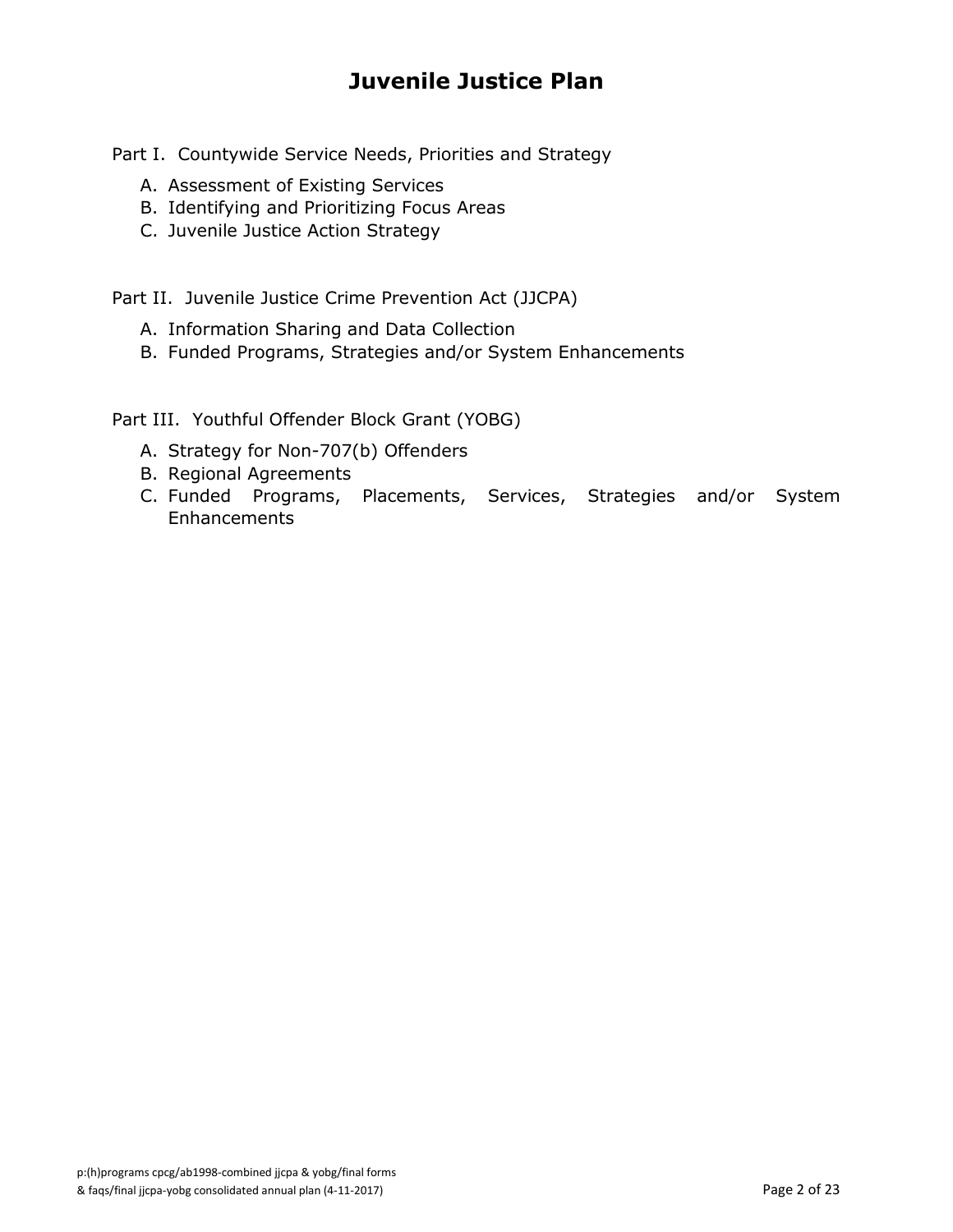### **Part I. Service Needs, Priorities & Strategy**

*Authority: Government Code Section 30061(b)(4)(A) The multiagency juvenile justice plan shall include, but not be limited to, all of the following components:*

*(i) An assessment of existing law enforcement, probation, education, mental health, health, social services, drug and alcohol, and youth services resources that specifically target at-risk juveniles, juvenile offenders, and their families.*

*(ii) An identification and prioritization of the neighborhoods, schools, and other areas in the community that face a significant public safety risk from juvenile crime, such as gang activity, daylight burglary, late-night robbery, vandalism, truancy, controlled substances sales, firearm-related violence, and juvenile substance abuse and alcohol use.*

*(iii) A local juvenile justice action strategy that provides for a continuum of responses to juvenile crime and delinquency and demonstrates a collaborative and integrated approach for implementing a system of swift, certain, and graduated responses for at-risk youth and juvenile offenders.*

*Government Code Section 30061(b)(4)(B)(ii) Collaborate and integrate services of all the resources set forth in clause (i) of subparagraph (A), to the extent appropriate.*

#### **A. Assessment of Existing Services**

Include here an assessment of existing law enforcement, probation, education, mental health, health, social services, drug and alcohol, and youth services resources that specifically target at-risk juveniles, juvenile offenders, and their families.

Sutter County takes a proactive approach to preventing juvenile delinquency by effectively intervening with at-risk youth and families. It also emphasizes partnerships and active collaboration among the many agencies interacting, serving, and working with children and their families. The Family Intervention Team (FIT), comprised of county agencies and partner agencies, continues to look for ways to effectively deal with children who are at risk for involvement in anti-social behavior, crime, or delinquency.

Responding to the needs of youth and their families, the services, programs, and interventions in Sutter County Probation's PREVENTION array include:

- Gang Resistance and Education Training (GREAT)
- The Change Companies, Forward Thinking Journaling Series
- The Parent Project
- Functional Family Therapy
- Referral to Sutter-Yuba Behavioral Health
- Referral to Victor Community Support Services
- Referral to Sutter County One Stop
- Referral to ancillary services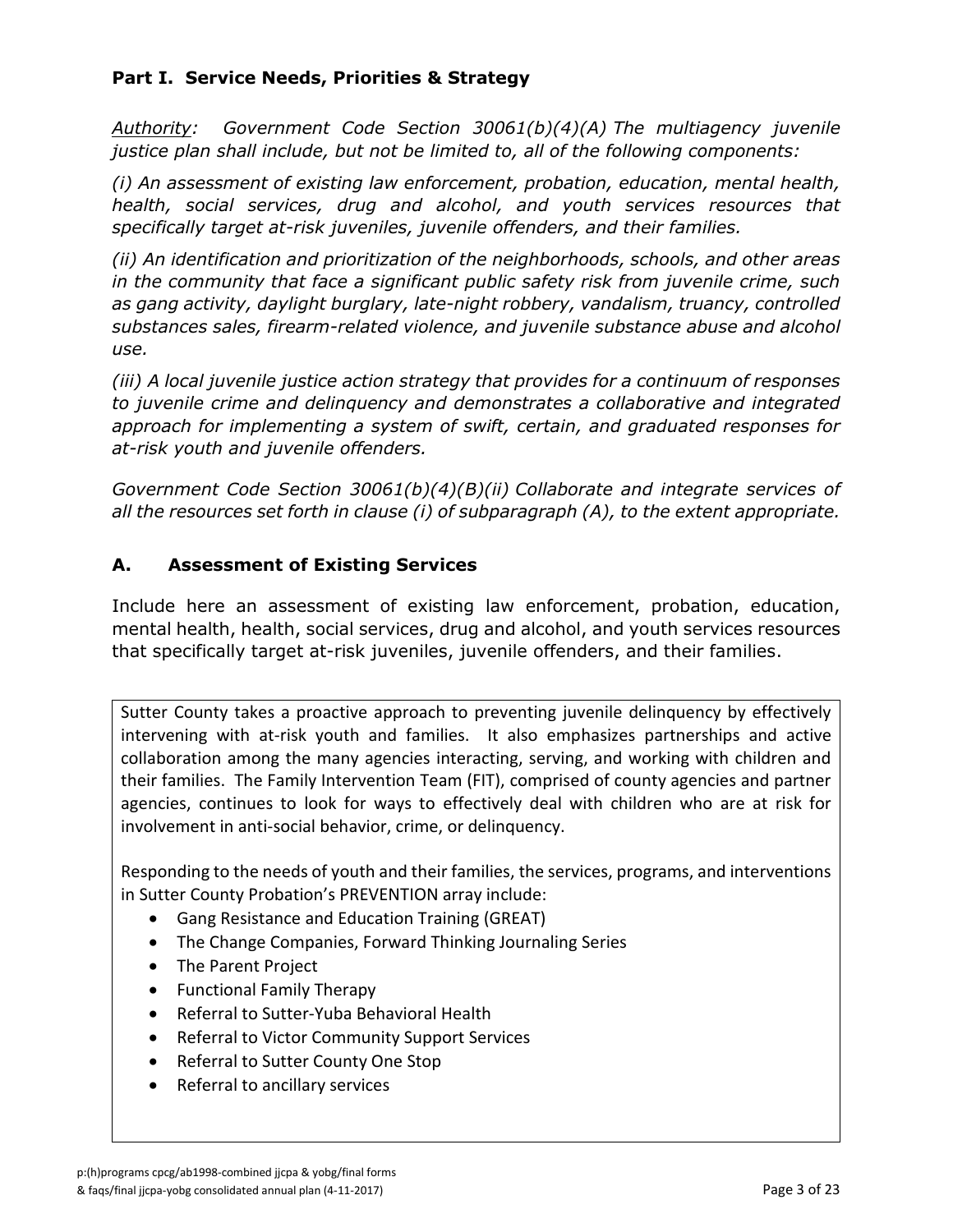#### **Early Intervention**

In addition to Prevention efforts, Sutter County Probation also focuses on the needs of at-risk youth already displaying pre-delinquent behavior, first-time offenders, and youth who have committed minor crimes. Probation's EARLY INTERVENTION efforts include, but are not necessarily limited to, the following:

- Gang Resistance and Education Training (GREAT)
- The Change Companies, Forward Thinking Journaling Series
- The Parent Project
- Seeking Safety
- Cognitive Behavioral Therapy for Substance Abusing Adolescents
- Functional Family Therapy
- Matrix Substance Abuse Counseling for Adolescents
- Referral to Sutter-Yuba Behavioral Health
- Referral to Victor Community Support Services
- Referral to Sutter County One Stop
- Referral to ancillary services

#### **Supervision & Intermediate Interventions**

While investing heavily in Prevention and Early Intervention, Sutter County also recognizes the necessity to provide a comprehensive array of SUPERVISION AND INTERMEDIATE INTERVENTIONS to work effectively with those youth and families who have entered the juvenile justice system. Supervision programs and Intermediate Interventions in place include the following:

- Case Management Services: Supervision services provided by the Probation Department to include school monitoring, drug testing, and referrals for treatment services
- Family Assistance Services Team (FAST and SuperFAST) Interagency Committee: Probation partners with Sutter-Yuba Behavioral Health (SYBH), Child Welfare Services (CWS), Sutter County Office of Education (SCOE) and Sutter County's Special Education Local Plan Areas (SELPAs), Yuba City Unified School District, Victor Community Support Services, Alta Regional, and Sutter County Public Health to provide multidisciplinary case conferencing for youth who are in multiple systems of care. The partners also work together on placement for youth with complex and/or special needs, determining, among other things, which system (SYBH, CWS, or Probation) is most appropriate to take the lead with each individual youth and/or family. FAST/SuperFAST also seeks to avoid out of home placement and/or to determine most appropriate placements for youth who are removed from their homes.
- Incentive and Sanctions Matrix: Probation utilizes an Incentives and Sanctions matrix in order to provide consistency in how incentives and sanctions are used. The use of an Incentive and Sanctions Matrix is an Evidenced-Based Practice proven to motivate positive behavior change by placing an emphasis on positive behavior while applying appropriate sanctions for non-compliant behavior.
- Positive Achievement Change Tool (PACT): A web based risk assessment tool which has been used by the Probation Department since 2008. The probation officer receives an output report which is used in determining treatment needs/goals and case planning.
- The Change Companies, Forward Thinking Journaling Series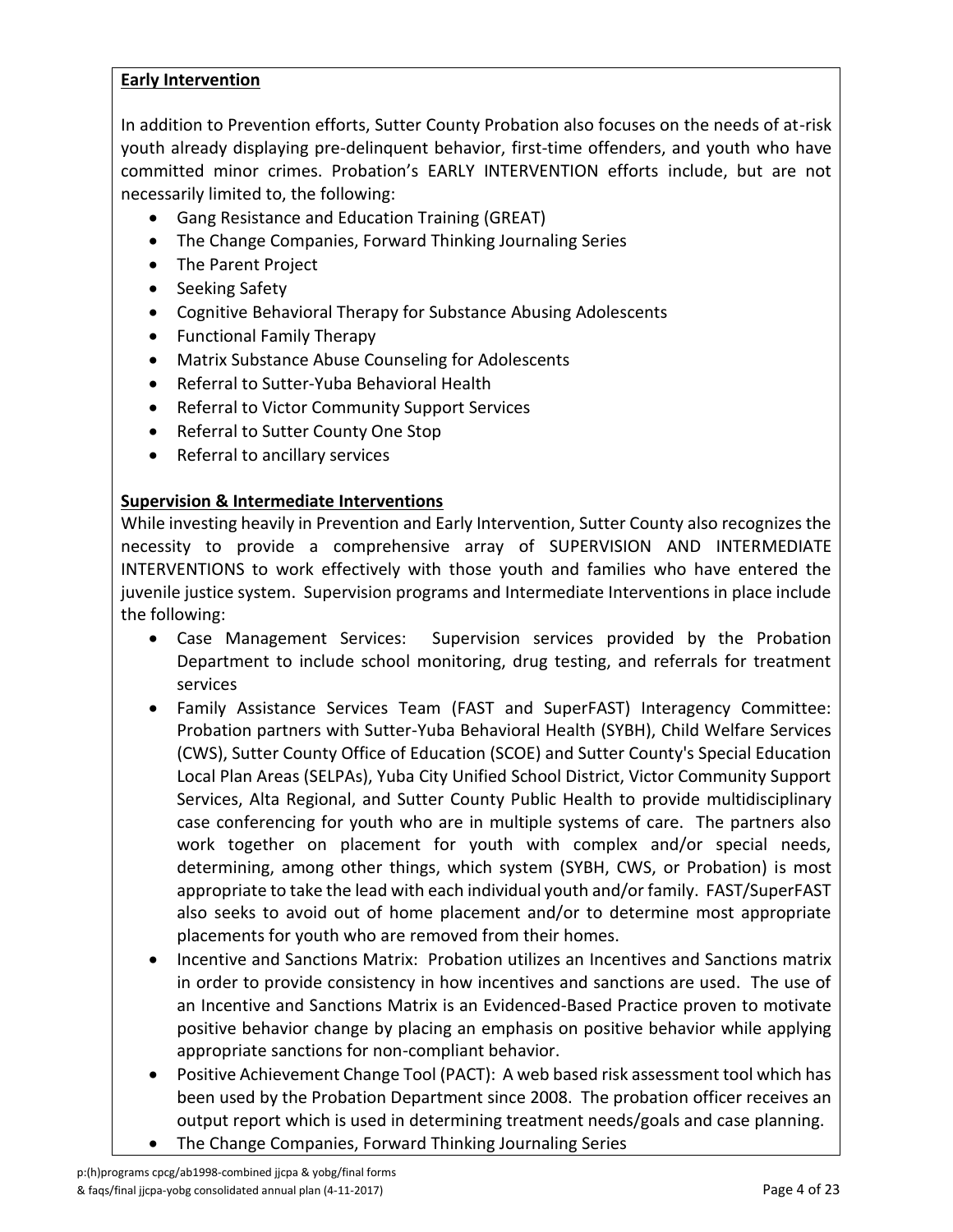- The Parent Project
- Seeking Safety
- Cognitive Behavioral Therapy for Substance Abusing Adolescents
- Functional Family Therapy
- Matrix Substance Abuse Counseling for Adolescents
- Referral to Sutter-Yuba Behavioral Health
- Referral to Victor Community Support Services
- Referral to Sutter County One Stop
- Referral to ancillary services
- School Focused Services: Case assignments for most youth under probation supervision are primarily based on the school attended by the youth in an effort to provide more collaboration between the Probation Department and local school districts.
- Youth who are experiencing significant legal and life problems related to a diagnosis of a mental illness are assigned to a probation officer who collaborates and coordinates behavioral health services through Sutter-Yuba Behavioral Health, Children's Systems of Care, school staff, community service providers, and other agencies in the community. The Child and Family Team regularly staffs these cases. The goal of the caseload is to provide the youth and their family with the services and support needed while the youth and family needs are being addressed.
- WRAP: The program provides intensive case management and support for minors who would otherwise be considered for Short-Term Residential Treatment Program placement. Sutter Yuba Behavioral Health Children's Systems of Care provides this intensive therapeutic service.

### **Residential Interventions**

Despite the community and home-based intermediate sanctions available in Sutter County, the need for RESIDENTIAL INTERVENTIONS remains. Options for minors ordered into out of home placement by the Court include the following:

- Maxine Singer Youth Guidance Center: A 72-bed (60 male/12 female) secure program operated by the Yuba County Probation Department which serves as a long-term behavior modification program. The program is approximately 5 months to 1 year in length, based on the positive progress of the youth in the program.
- Short Term Residential Treatment Program
- Resource Family Placement

### **Detention, Incarceration, and Long Term Custody**

The Probation Department and Juvenile Court use detention and long-term custody when lower-level treatment options are inappropriate or have proven ineffective:

• Tri-County Juvenile Rehabilitation Facility (TCJRF): a 60-bed secure facility for youth awaiting and pending Juvenile Court proceedings, and adjudicated youth awaiting transfer to a placement, camp/ranch or California Department of Corrections and Rehabilitation(CDCR), Division of Juvenile Facilities (DJF). There were 321 (95 from Sutter County) admissions to the TCJRF during FY2015-2016.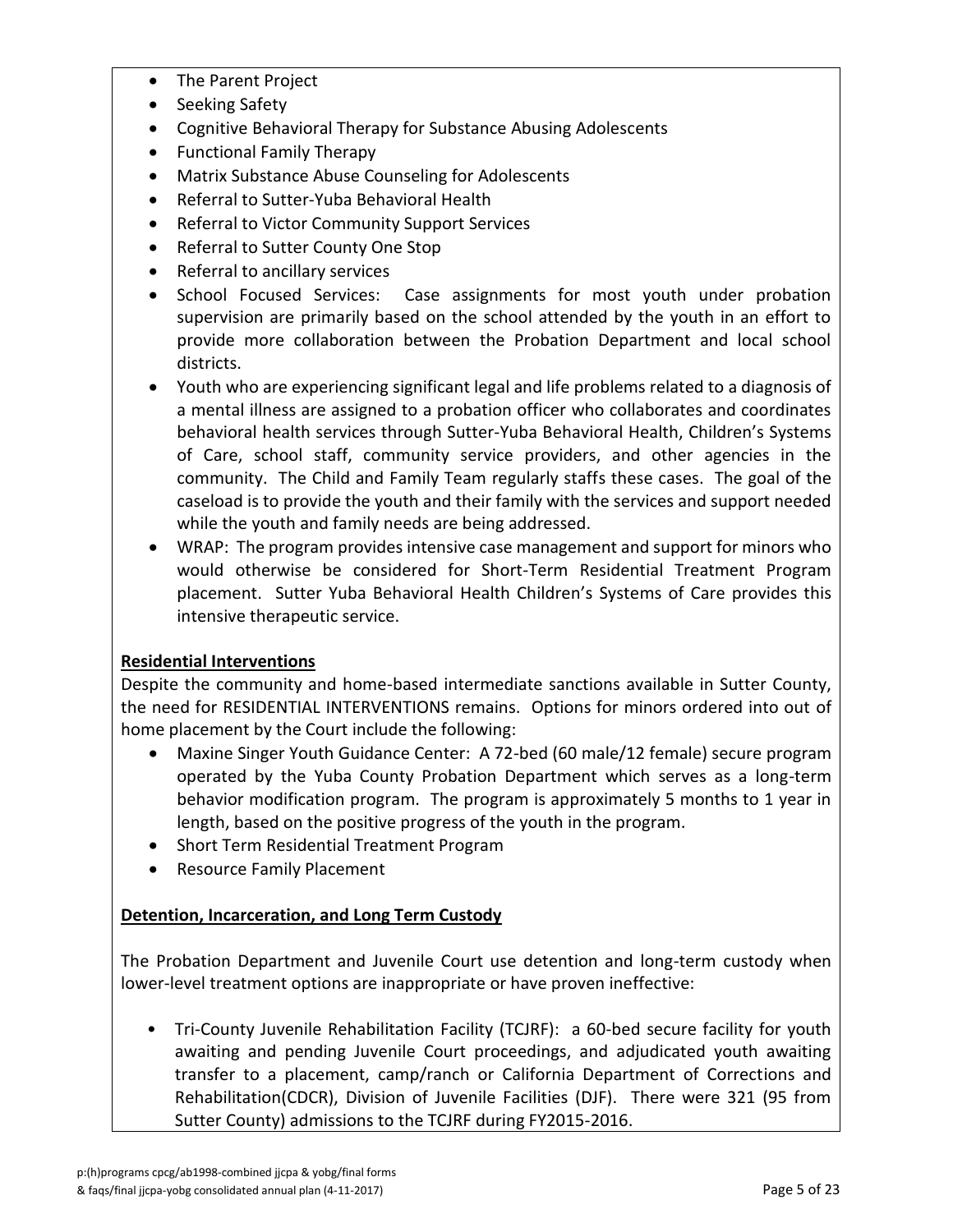• CDCR, Division of Juvenile Facilities (DJF): while DJF is no longer available as an option for juvenile offenders adjudicated for WIC Section 707(a) offenses except for specified sex offenses; it remains the incarceration site of last resort for the most serious juvenile offenders. As of May 1, 2017, Sutter County had no youth serving commitments at DJF.

### **Reentry and Aftercare**

The Probation Department and its public sector and community based partners are increasingly focused on Reentry/ Aftercare services including the following:

- Stepping Stones Aftercare Program: This program provides intensive support, case planning, and case management services for those youth detained and transitioning out of the Maxine Singer Youth Guidance Center (MSYGC).
- DJF Reentry: DJF youth returning to Sutter County are engaged with a probation officer prior to release. The youth return to the community with a solid plan in place for housing, counseling services, education and/or employment services.
- Youth returning home from an STRTP do so with a supportive hand-off from the STRTP to local community services already in place.

Describe what approach will be used to facilitate collaboration amongst the organizations listed above and support the integration of services.

Sutter County Probation participates in several multi-agency committees:

- Family Intervention Team (FIT): meets twice per month and is comprised of department heads and assistant department heads from Probation, Sutter-Yuba Behavioral Health (SYBH), Sutter County Child Welfare (CWS), Public Health, Yuba City Unified School District (YCUSD), Sutter County Office of Education (SCOE), Feather River Academy, Victor Community Support Services (VCSS), Yuba City Police Department (YCPD), Sutter County Sheriff's Officer (SCSO), and Friday Night Live. The team addressessystem-wide issues, problem solves, and prepares for new mandates, regulations, and implementation of programs across agencies.
- Family Assistance Services Team (FAST): meets weekly and is comprised of Probation, SYBH, CWS, Sutter County Welfare, YCUSD, SCOE, VCSS, and Alta Regional. The team reviews referrals for information sharing and services available in the community to assist families in need.
- SuperFAST: meets monthly and is comprised of the same FAST participants, but reviews cases in out-of-home care and/or those that may enter out-of-home care.
- Continuum of Care Reform (CCR) Committee: meets monthly and is comprised of Sutter County Probation, Yuba County Probation, Sutter County CWS, Yuba County CWS, SYBH, VCSS, YCUSD, SCOE, and Yuba County Office of Education. The team discusses and shares information regarding CCR and trainings attended, as well as upcoming trainings. The team also brainstorms and creates processes for new CCR mandates. Further, the team problem solves issues as they arise and discusses program statements received from Foster Family Agencies (FFA) and Short-Term Residential Therapeutic Programs (STRTP).
- Resource Family Approval (RFA)/Foster Parent Recruitment, Retention, and Support (FPRRS) Committee: This team meets as needed to determine processes for RFA and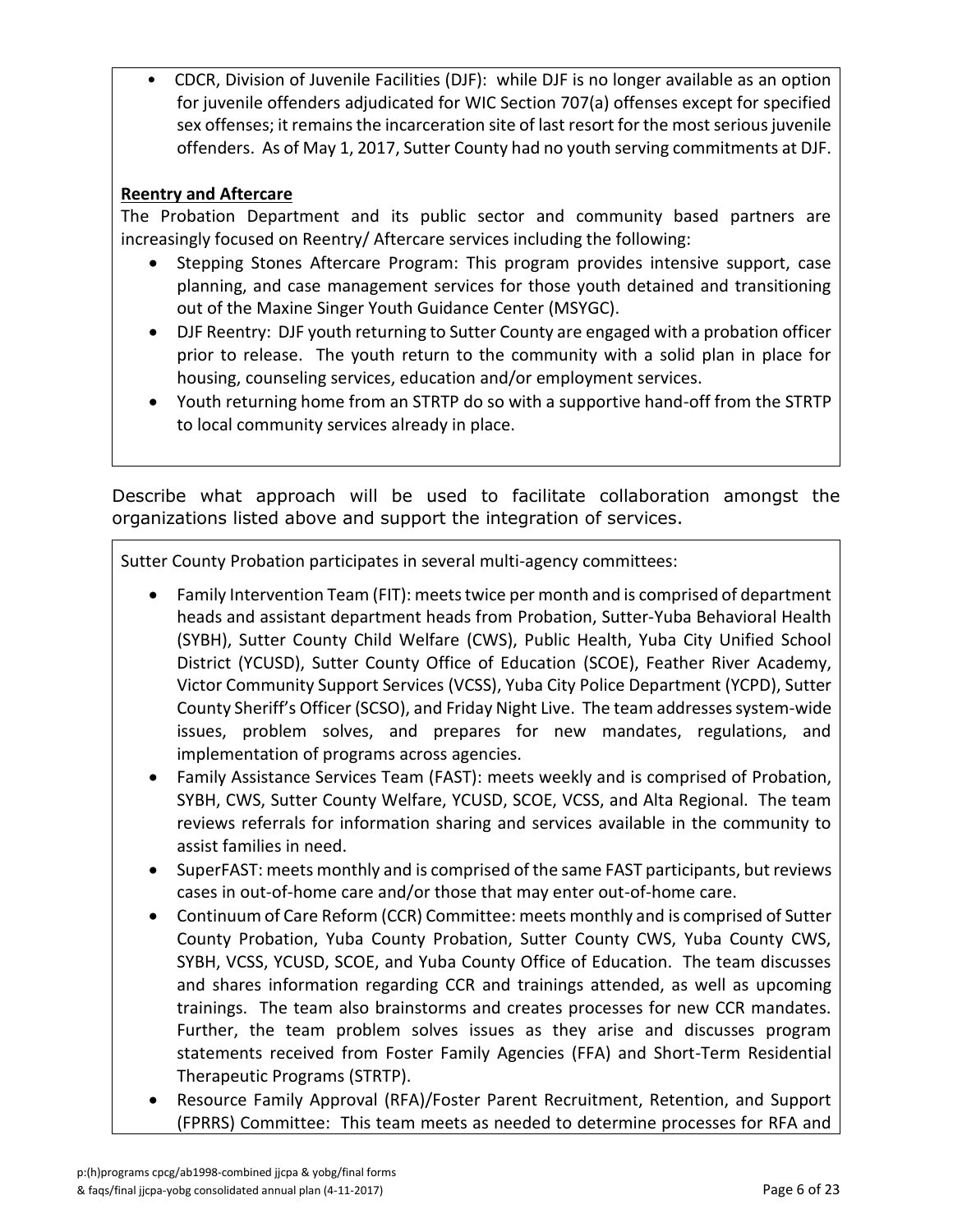recruiting for RFA. The team is comprised of Sutter County Probation and Sutter County CWS.

 Commercial Sexually Exploited Children (CSEC) Committee: This team meets as needed to determine processes and policies for CSEC youth. The team is comprised of Sutter County Probation and Sutter County CWS.

### **B. Identifying and Prioritizing Focus Areas**

Identify and prioritize the neighborhoods, schools, and other areas of the county that face the most significant public safety risk from juvenile crime.

Based on referrals received through the probation department and areas noted by Yuba City Police Department, areas of concern include:

- Percy Avenue through Gray Avenue (Sam Brannan Skate Park), Yuba City
- Area around Queens Avenue, Yuba City
- Gray Avenue Middle School gang issues, delinquency, behavioral health issues
- Feather River Academy gang issues, behavioral health issues
- Yuba City Mall theft and vandalism of property

### **C. Juvenile Justice Action Strategy**

Describe your county's juvenile justice action strategy. Include an explanation of your county's continuum of responses to juvenile crime and delinquency as well as a description of the approach used to ensure a collaborative and integrated approach for implementing a system of swift, certain, and graduated responses for at-risk youth and juvenile offenders.

#### **Juvenile Justice System Diversion**

Diversion and early interventions are important aspects of Sutter County's juvenile justice continuum. Sutter County Probation provides several Prevention and Intervention services through the Youth Offender Block Grant, as well as the Juvenile Justice Crime Prevention Act, for local schools and the community. These programs include: Gang Resistance Education and Training (GREAT), The Change Companies Forward Thinking Journaling Series, Cognitive Behavioral Therapy for Substance Abusing Adolescents, The Parent Project, and Functional Family Therapy. Additionally, probation officers are stationed at two local high schools, one middle school, and one alternative school site to provide Prevention and Intervention services to at-risk students. These services are offered to the whole community, taking referrals from all local agencies, community-based organizations, and self-referrals.

Further, many youth are diverted from the juvenile justice system at the police level. Those who choose not to take the opportunity for diversion offered by police and other more serious offenders are sent to the Probation Juvenile Intake Unit for review.

#### **Juvenile Justice System- Probation Supervision**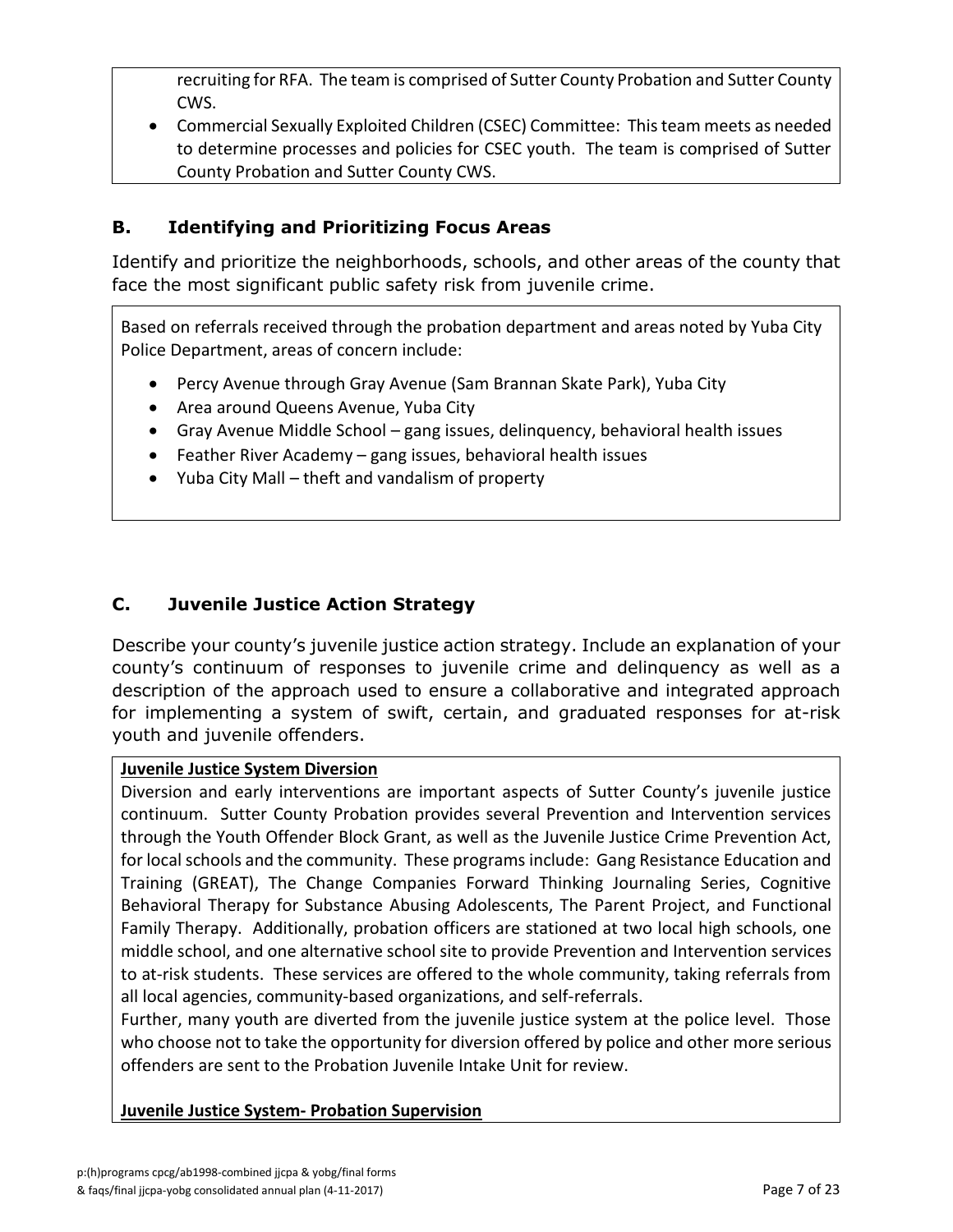The Sutter County Probation Department has 47 employees and an operating budget of \$6.6 million. The Department has three (3) divisions; Adult Services, Juvenile Services, and Support Services. The Juvenile Services Division is responsible for completing dispositional reports for the Juvenile Court, to include completing assessments, developing case plans, and providing supervision services to youthful offenders. Deputy Probation Officers (DPO's) working in the Juvenile Services Division monitor and support youth and their families through the use of an evidence based risk assessment tool, the Positive Achievement Change Tool (PACT), strength based case plans, cognitive behavioral treatment interventions, as well as drug testing, and monitoring school performance/attendance. In FY 2013-2014, the Department embarked upon the use of Interactive Journaling utilizing The Change Companies curriculum, which is a cognitive-behavioral intervention utilizing evidence-based strategies to assist youth involved in the juvenile justice system in making positive changes to their thoughts, feelings, and behaviors.

The Juvenile Intake Unit completes a lengthy interview process with the juvenile and their family. Using Motivational Interviewing (MI), the probation officer interviews the juvenile and family to gather information to complete the Positive Achievement Change Tool (PACT) assessment to determine the juvenile's risk to reoffend, as well as any immediate risks and/or needs to be addressed. If determined to be low risk to reoffend, the youth may be diverted from the delinquency system. The probation officer will complete the assessment and if low risk to reoffend is indicated, the officer will make appropriate referrals to services and/or programs, which may include Forward Thinking journaling, Functional Family Therapy, The Parent Project, Cognitive Behavioral Therapy for Substance Abusing Adolescents, Sutter-Yuba Behavioral Health (SYBH), Children Systems of Care (CSOC) via SYBH, Seeking Safety, grief counseling, Transitional Aged Youth (TAY) via CSOC, Family Assistance Services Team (FAST), Sutter County Child Welfare Services, Sutter County One Stop and Adult Education, Alta California Regional Center, Sutter County Public Health, and Sutter County Welfare Division. At any point in the process, a juvenile's case can be staffed at the weekly FAST meeting, which allows for several county agencies and community based organizations (per a signed release of information) to discuss how the juvenile and family might best be served. A juvenile's case may also be staffed internally at the probation department's weekly Think Tank meeting, which is a brainstorming session to problem solve ideas for case planning and meeting the needs of the juvenile and family.

If a juvenile is cited and/or arrested for an offense that is a mandatory referral or the PACT assessment indicated moderate or high risk to reoffend, the probation officer begins to address needs of the juvenile and the family as noted above. However, the juvenile may then start the Court process as well. If/when a juvenile is placed on some type of supervision, the risk and needs of the assessment, along with a collaborative conversation with the juvenile and their family, translates into a written case plan. While on supervision, the probation officer utilizes the Juvenile Response Matrix. The matrix includes graduated sanctions for technical probation violations and incentives to positively reinforce positive behavior. The Response Matrix is presented to a supervisor when a violation of probation (VOP) is considered and the filing of a VOP must be approved by a supervisor when the VOP only includes technical violations and/or misdemeanor offenses. An updated PACT assessment is completed no less than every six months for a juvenile who is under any type of probation supervision. This allows for updated risk and needs information to inform team decisions and case planning.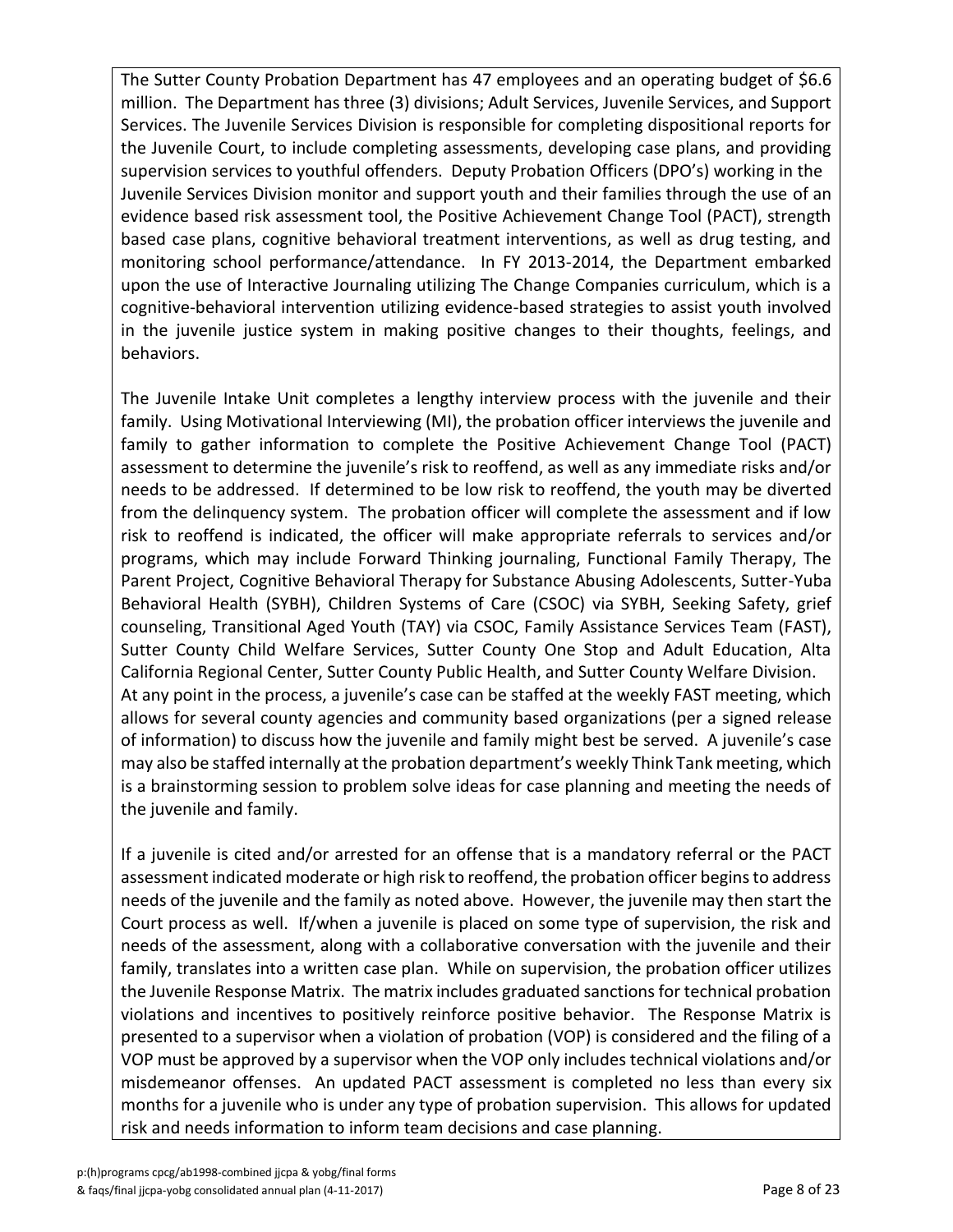Many of the juvenile services provided by probation are open to referrals from all other agencies, community based programs, and self-referral. Unless the juvenile is detained or the program in question is a parenting class, all services are conducted with individual meetings with the juvenile and their family. Group-based programming is discouraged with juveniles, as many studies point out the danger of contamination of juveniles, particularly those that are low risk to offend, when introduced to new, potentially negative peers. Further, all Sutter County Probation Officers are trained in Motivational Interviewing (MI) to create a foundational relationship for change. Meta-analyses show that the provider-client relationship plays a large role in client outcome (Hubble, Duncan, and Miller, 1999; Wampold et al., 1997). A critical finding drawn from more than 1,000 research studies concludes: "Putting this all into perspective, the amount of change attributable to the relationship is about seven times that of the amount attributable to a specific model or technique" (Hubble, Duncan, and Miller, 1999). Probation keeps MI at the forefront of probation officers' tools by providing booster trainings several times per year. Probation also implemented a Sanction and Incentive Matrix in 2015 to address the need to provide swift and certain graduated sanctions and incentives for behavior change. From prevention to out-of-home placement, services are provided along a continuum to maintain rehabilitation of juveniles and the safety and best interests of the community.

School-based Probation Officers are housed at two of the local high schools, one middle-school with a high population of at-risk juveniles, and one continuation school. The school-based probation officers provide supervision of all probation supervised juveniles, as well as assist with truancy matters, aid in triaging school behavior issues, identify at-risk juveniles, refer juveniles and families to appropriate programs and services, and provide direct-service evidence-based programming to juveniles in need. This programming includes The Change Companies journaling system – Forward Thinking, which addresses criminogenic factors, including, but not limited to: aggression, criminal thinking, relationships, family, substance abuse, and victim awareness.

If a juvenile is cited and/or arrested for an offense that is a mandatory referral or the PACT assessment indicated moderate or high risk to reoffend, the probation officer begins to address needs of the juvenile and the family as noted above. However, the juvenile may then start the Court process as well. If/when a juvenile is placed on some type of supervision, the risk and needs of the assessment, along with a collaborative conversation with the juvenile and their family, translates into a written case plan. While on supervision, the probation officer utilizes the Juvenile Response Matrix. The matrix includes graduated sanctions for technical probation violations and incentives to positively reinforce positive behavior. The Response Matrix is presented to a supervisor when a violation of probation (VOP) is considered and the filing of a VOP must be approved by a supervisor when the VOP only includes technical violations and/or misdemeanor offenses. An updated PACT assessment is completed no less than every six months for a juvenile that is under any type of probation supervision. This allows for updated risk and needs information to inform team decisions and case planning.

At any point in the process, a juvenile's case can be staffed at the weekly FAST meeting, which allows for several county agencies and community based organizations (per a signed release of information) to discuss how the juvenile and family might best be served. A juvenile's case may also be staffed internally at the probation department's weekly Think Tank meeting, which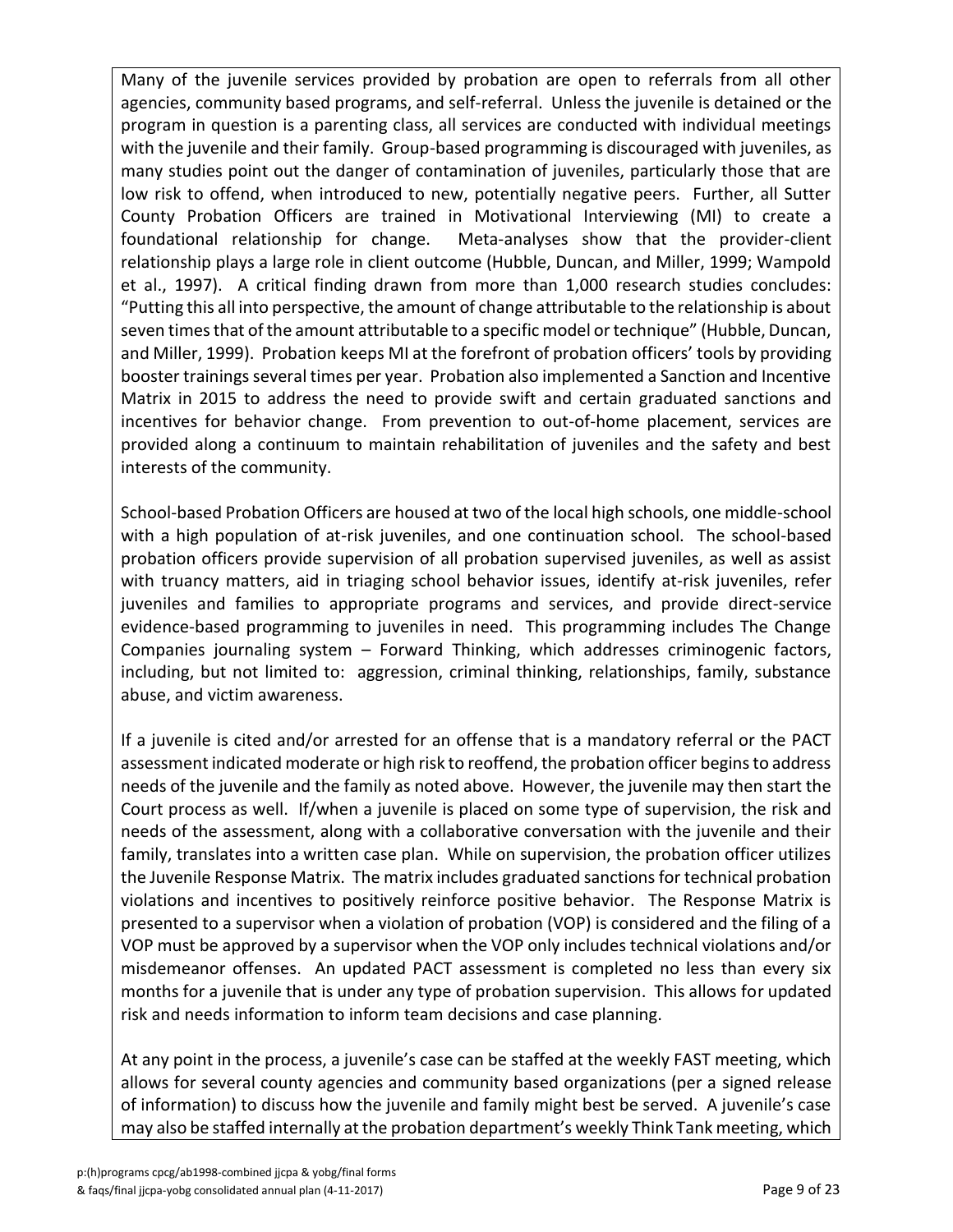is a brainstorming session to problem solve ideas for case planning and meeting the needs of the juvenile and family.

#### **Juvenile Justice System- Detention and Commitment**

Sutter County Probation does not operate a juvenile detention facility. Sutter County Probation is a partner with Yuba and Colusa Counties through a Joint Powers Agreement (JPA), housing youth at the Tri-County Juvenile Rehabilitation Facility (TCJRF) and the Maxine Singer Youth Guidance Center (MSYGC). Yuba County Probation operates both facilities per the JPA. The 60-bed TCJRF provides safe and secure housing for wards and at risk youth under the care of Yuba County, and offers an array of programs and services. The MSYGC is a 72-bed (60 males/12 females) facility. In addition to the full school program, both facilities utilize evidenced based interventions to include cognitive behavioral groups, case planning, and skill building. In addition, educational services, recreational activities, religious services, medical and mental health care are also provided. Aggression Replacement Training (ART), which is a cognitive behavioral program that focuses on skill streaming, moral reasoning, and anger control, is utilized at both facilities. Moral Reconation Therapy (MRT) is provided at MSYGC by Sutter County Probation to all youth housed in the facility. In FY 2015-2016, there were 321 TCJRF admissions total; 95 of those were Sutter County youth. Its Average Daily Population (ADP) was 10 for Sutter County youth, and 28 total for all counties.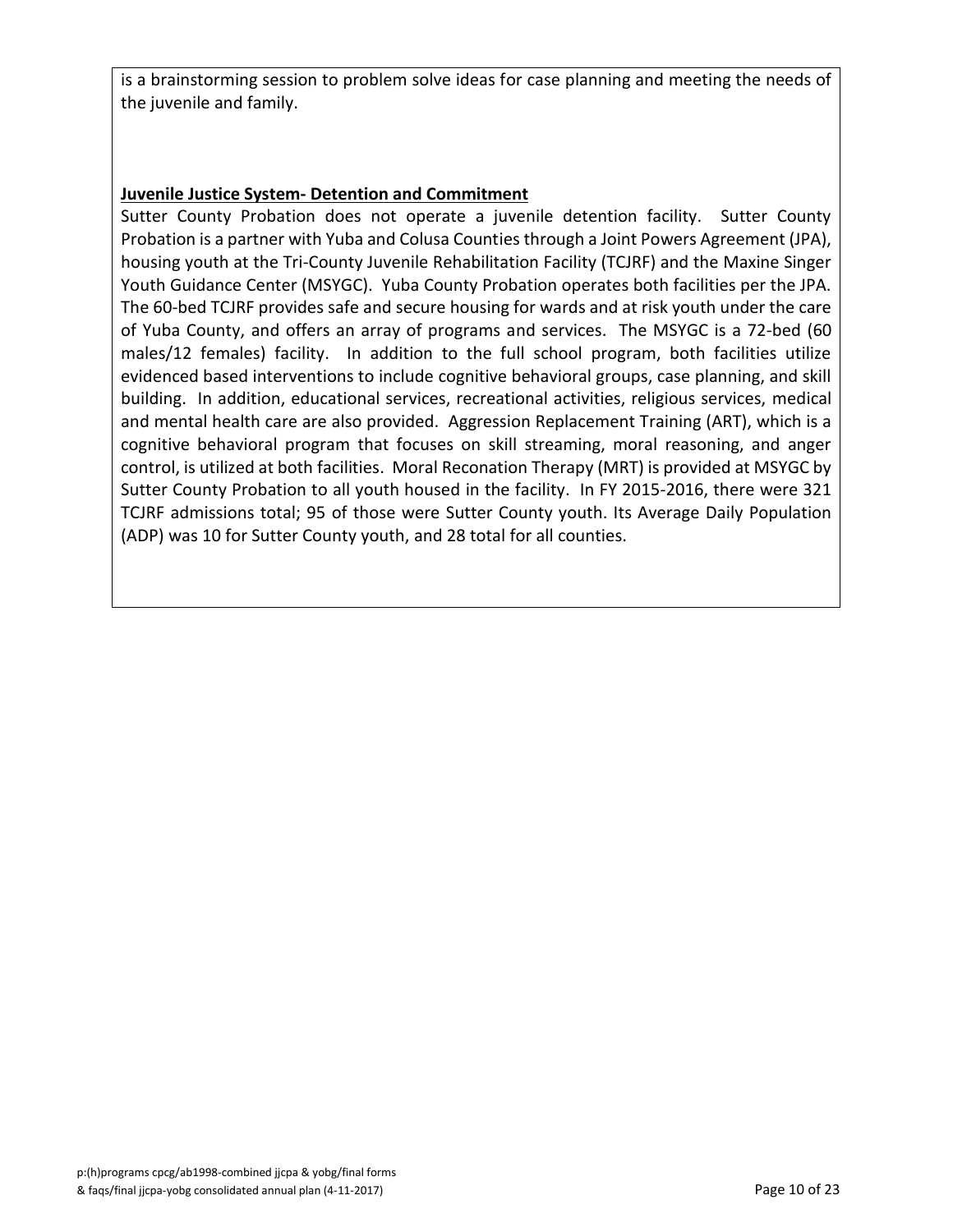### **Part II. Juvenile Justice Crime Prevention Act (JJCPA)**

*Authority: Government Code Section 30061(b)(4)(B) Programs, strategies, and system enhancements proposed to be funded under this chapter shall satisfy all of the following requirements:*

*(i) Be based on programs and approaches that have been demonstrated to be effective in reducing delinquency and addressing juvenile crime for any elements of response to juvenile crime and delinquency, including prevention, intervention, suppression, and incapacitation.*

*(iii) – Employ information sharing systems to ensure that county actions are fully coordinated, and designed to provide data for measuring the success of juvenile justice programs and strategies."*

*Government Code Section 30061(b)(4)(A) The multiagency juvenile justice plan shall include, but not be limited to, all of the following components:*

*(iv) A description of the programs, strategies, or system enhancements that are proposed to be funded pursuant to this subparagraph.*

### **A. Information Sharing and Data**

Describe your information systems and their ability to facilitate the sharing of data across agencies within your county. Describe the data obtained through these systems and how those data are used to measure the success of juvenile justice programs and strategies.

At this time, data is collected internally within the probation department via our case management system and data spreadsheets. The information is limited in sharing electronically, thus information is shared during team meetings (FIT, FAST, SuperFAST, etc.). Data collected includes:

- referrals to probation: crime, arresting agency, mandatory referral, 707 W&I report, case outcome, restitution owed, case disposition, case closure type
- referrals to services
- probation: type of probation, risk level, criminogenic needs, protective factors, risk factors, violation of probation (VOP), drug testing results, out of home care, CSEC screenings, reasonable candidates for Title IV-E
- Cognitive Behavioral Therapy for Substance Abusing Adolescents (CBT): referrals, sessions attended, successful/unsuccessful completion, risk level, referral source, arrests/detentions prior to program, arrests/detention in program, VOP, restitution completion, juvenile work hour completion, positive drug tests, out of home care, length of time in the program
- Functional Family Therapy (FFT): referrals, sessions attended, successful/unsuccessful completion, risk level, referral source, arrests/detentions prior to program, arrests/detention in program, VOP, restitution completion, juvenile work hour completion, out of home care, length of time in the program
- Stepping Stones Aftercare: referrals, successful/unsuccessful completion, risk level, arrests/detentions prior to program, arrests/detention in program,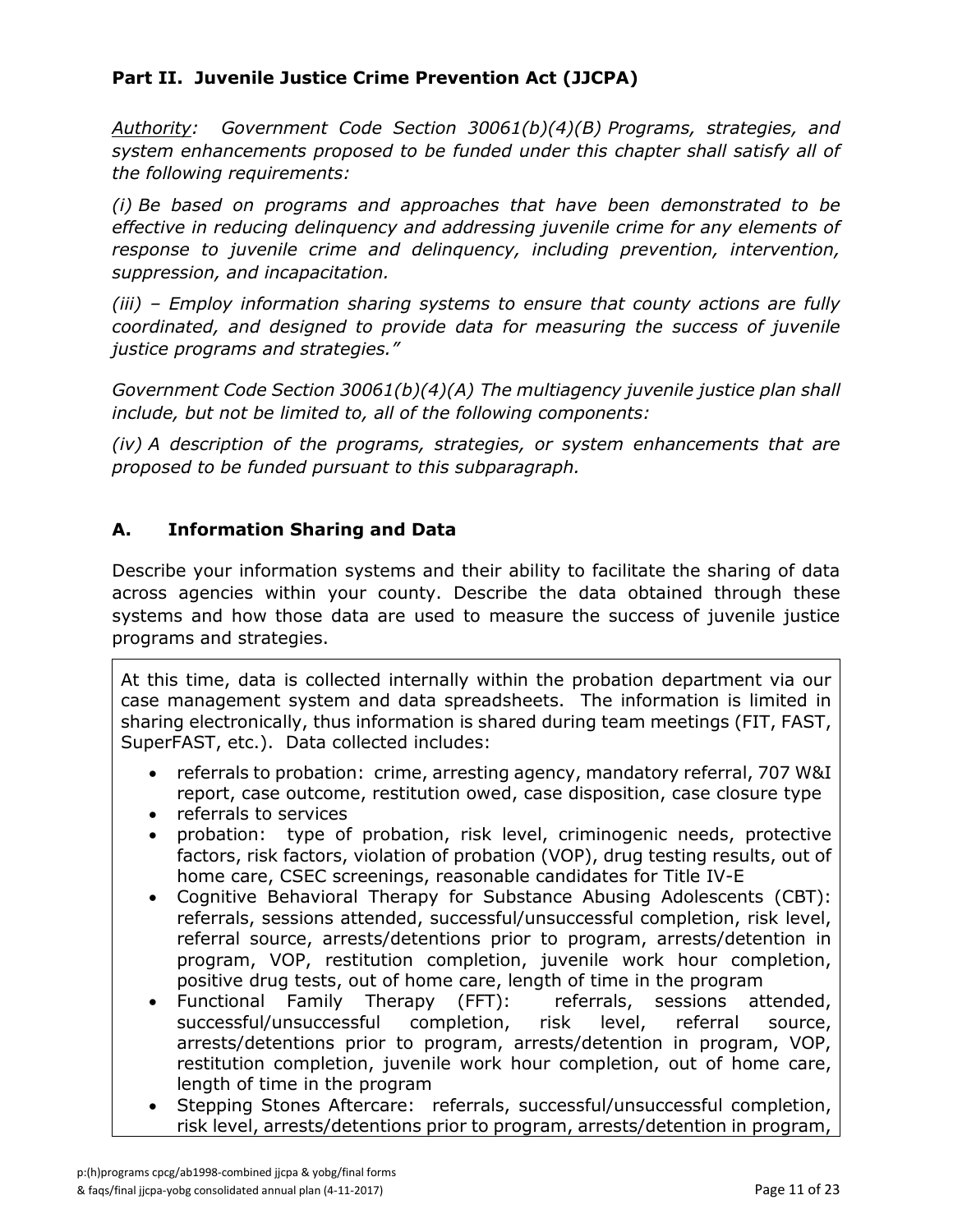VOP, restitution completion, juvenile work hour completion, out of home care, length of time in the program

 Yuba City Unified School District and Sutter County Office of Education share information on truancy and school behavior related issues for the purposes of supervision of probation juveniles, as well as to provide prevention and intervention services to students and their families

### **B. Funded Programs, Strategies and/or System Enhancements**

Using the template on the next page, describe each program, strategy and/or system enhancement that will be supported with funding from JJPCA, identifying anything that is co-funded with Youthful Offender Block Grant (YOBG) moneys.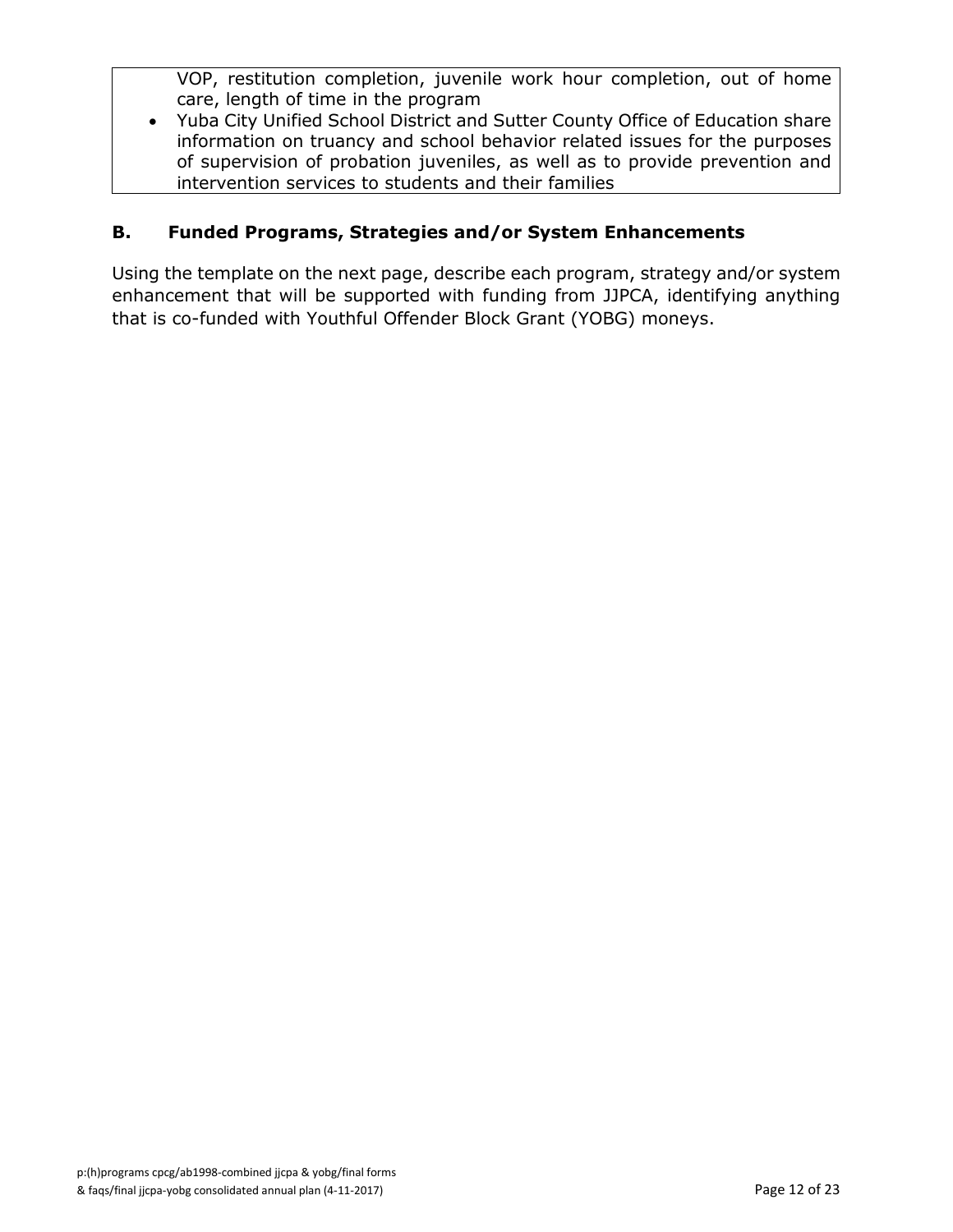## **JJCPA Funded Program, Strategy and/or System Enhancement**

*This template should be copied as many times as needed to capture every program, strategy and system enhancement you plan to fund next year.*

### *Program Name:*

Stepping Stones Aftercare

### **Evidence Upon Which It Is Based:**

Outcomes have demonstrated the Program to be effective in reducing juvenile crime and/or delinquency. In 2002, Sutter County Stepping Stones Aftercare Program began reporting outcome data. The program continued after 2011, however was funded through the Youth Offender Block Grant. Data from 2002 to 2011 showed goals met in all the following categories:

- Arrest Rates decreased by 46% from 98.9% to 52.9%
- Probation Violations decreased by 27% from 71.4% to 44.9%
- Completion of Probation increased by 38% from 3% to 41%
- Incarceration Rates decreased by 56% from 99.5% to 43.2%
- Rate of Restitution Completion increased by 30% from 0% to 30%
- Completion of Court Ordered Community Service increased by 51% from 5% to 55.6%

### *Description:*

#### **Stepping Stones Aftercare**

This multi-tiered program incorporates a graduated scale of supervision and family based service interventions to Wards and their families. The juveniles are initially committed to the Maxine Singer Youth Guidance Center (MSYGC) for up to one year, as depending upon their progress in the program, the juvenile has the potential to complete the program sooner than a year. The MSYGC program consists of four phases, the juvenile obtaining more incentives as they work through the phases. Acceptance into the MSYGC program begins with a multi-disciplinary assessment to determine the needs of the juvenile and his/her family, and to determine the appropriateness for entrance into the program. Phase four of the program includes a home furlough period with the juvenile returning to the program during the day. The Stepping Stones Aftercare Program is implemented during Phase II of the MSYGC program to create a solid re-entry plan between the juvenile, their family, and the community. Intensive supervision and support of the juvenile and his/her family continues from the date of commitment to and including six months after release from the MSYGC program. The caseload is maintained by one Deputy Probation Officer who supervises no more than 15 juveniles at a time. Services for these juveniles are familycentered and include detention based as well as intensive community based treatment,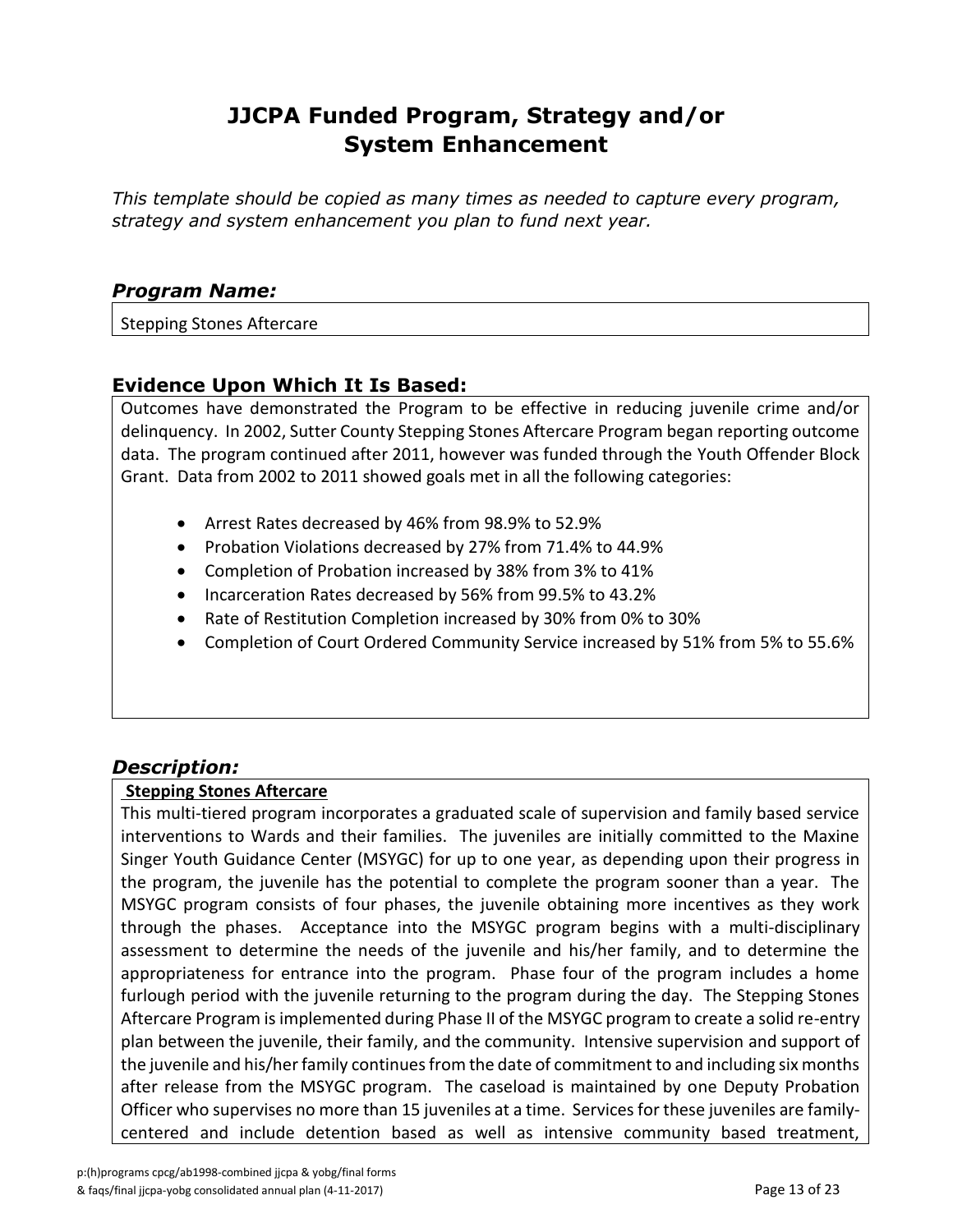supervision, drug treatment, education, recreation, life skills building and other capacity building activities. The Stepping Stones Aftercare program benefits from the team approach of MSYGC staff, the Aftercare officer, and by families and the juvenile joining together to develop a case plan collaboratively. This approach is an expansion of the multidisciplinary, family-centered approach Sutter County has been working under since 1998. There is success in using this approach in early intervention cases, and we have found similar success through the Aftercare program with juveniles already entrenched in the justice system. This program has been in effect in Sutter County since 2002; however, it has also been previously funded by the Youthful Offender Block Grant.

Collaborative partners involved in the MSYGC program and The Stepping Stones program include the Counties of Yuba, Colusa and Sutter, as the MSYGC is a regional facility. Yuba County maintains the MSYGC facility. Sutter County Probation Officers and/or Intervention Counselors provide Moral Reconation Therapy (MRT), intensive supervision, and quality case planning. Sutter-Yuba Behavioral Health provides counseling and family support services, as well as alcohol and other drug services. Yuba County Office of Education and Sutter County One Stop provide education and employment services to eligible juveniles.

### *Program Name:*

Functional Family Therapy (FFT)

### **Evidence Upon Which It Is Based:**

FFT is an empirically grounded, well-documented and highly successful family intervention program for at-risk and delinquent youth who are 11–18 years of age. FFT has been applied to a wide range of at-risk youth and their families in various multi-ethnic and multicultural contexts. The data from numerous outcome studies suggests that when applied as intended, FFT can reduce recidivism between 25% and 60%. Additional studies suggest that FFT is a cost-effective intervention that can, when implemented with model-adherence, reduce treatment costs well below that of traditional services and other family-based interventions. The fidelity of the FFT model is achieved by a specific training model and a sophisticated client assessment, tracking, and monitoring system. The FFT program implementation targets clinical teams of up to 8 practitioners who work together by regular clinical training and consultation.

More information on Functional Family Therapy is available at:

Functional Family Therapy Inc. [www.fftinc.com](http://www.fftinc.com/)

The Center for the Study and Prevention of Violence [www.colorado.edu](http://www.colorado.edu/cspv/blueprints/modelprograms/FFT.html)

Strengthening America's Families <http://www.strengtheningfamilies.org/>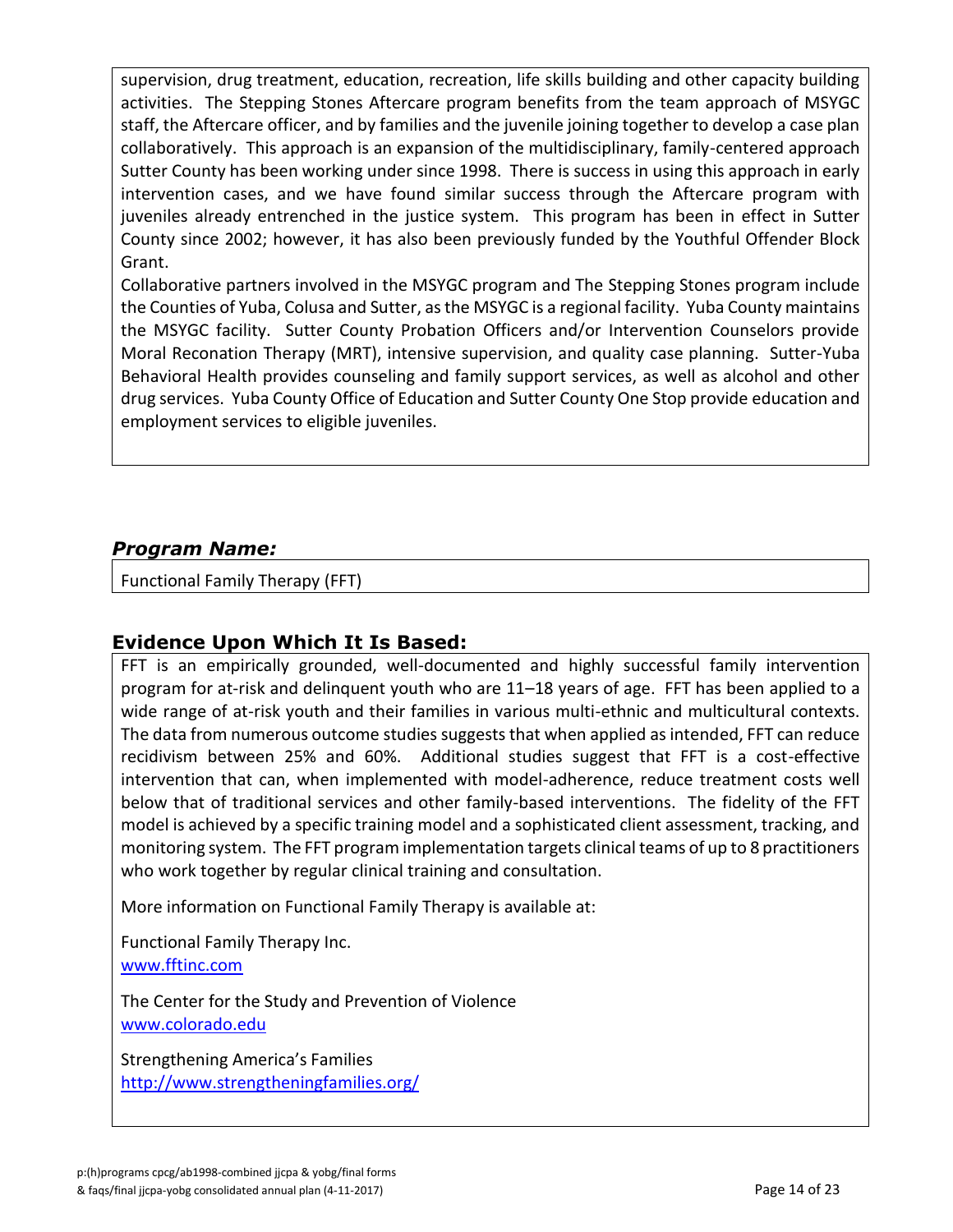### *Description:*

Functional Family Therapy (FFT) is a short term, proven program, which has been utilized successfully with a wide range of juveniles and their families. The program targets juveniles, ages 11-18, at risk for or showing signs of delinquency, violence, substance abuse, Conduct Disorder, Oppositional Defiant Disorder, or Disruptive Disorder. FFT is outcome driven and can be used for both prevention and intervention. The basic components of the program are outlined as follows from information provided from the website for the Center for the Study and Prevention of Violence through the University of Colorado: " FFT effectiveness derives from emphasizing factors which enhance protective factors and reduce risk, including the risk of treatment termination. In order to accomplish these changes in the most effective manner, FFT is a phasic program with steps which build upon each other. These phases consist of: Engagement, designed to emphasize within juveniles and family factors that protect juveniles and families from early program dropout; Motivation, designed to change maladaptive emotional reactions and beliefs, and increase alliance, trust, hope, and motivation for lasting change; Assessment, designed to clarify individual, family system, and larger system relationships, especially the interpersonal functions of behavior and how they relate to change techniques; Behavior Change, which consists of communication training, specific tasks and technical aids, basic parenting skills, contracting and response-cost techniques; and Generalization, during which family case management is guided by individualized family functional needs, their interface with environmental constraints and resources, and the alliance with the FFT therapist.

Sutter County originally implemented the FFT program in 2003. The program has been ongoing since that time.

Sutter County has been extensively involved in multidisciplinary collaborations since 1997. The majority of new progams since that time have included extensive coordination with Family Intervention Team (FIT) member agencies. Every law enforcement, Juvenile Justice, Human Service and Educational Program is represented on the FIT Policy Board. Additionally, other community based organizations and programs are invited to bring issues to the FIT Board. Issues regarding information sharing were put to rest very early on in the process of establishing this board. There are few barriers to collaboration in Sutter County. Agencies fully understand that responsibility for families within this community is shared and that working together on mutually shared cases is of absolute necessity. The days of passing a family on from one system to the other without cooperation are long gone. Administrators and staff from all systems assist each other in problem solving regardless of the system the family is involved in. Since there are a distinct number of cases that are high needs and involved in the Child Welfare System, Behavioral Health, and Probation System, multi-disciplinary intervention is more important than ever, especially when historically these families are more likely to require out of home placements if appropriate intervention and prevention services are not provided. Sutter County maintains a Functional Family Therapy Team which includes one Deputy Probation Officer, ½ of a FIT/CSOC Therapist, and a MSYGC Therapist. The team is supervised by a Clinical Supervisor within the Behavioral Health System. The program is monitored for fidelity by the Clinical Supervisor, as well as the facilitator attends a yearly FFT Symposium to stay well-informed of changes/updates, etc. to the program.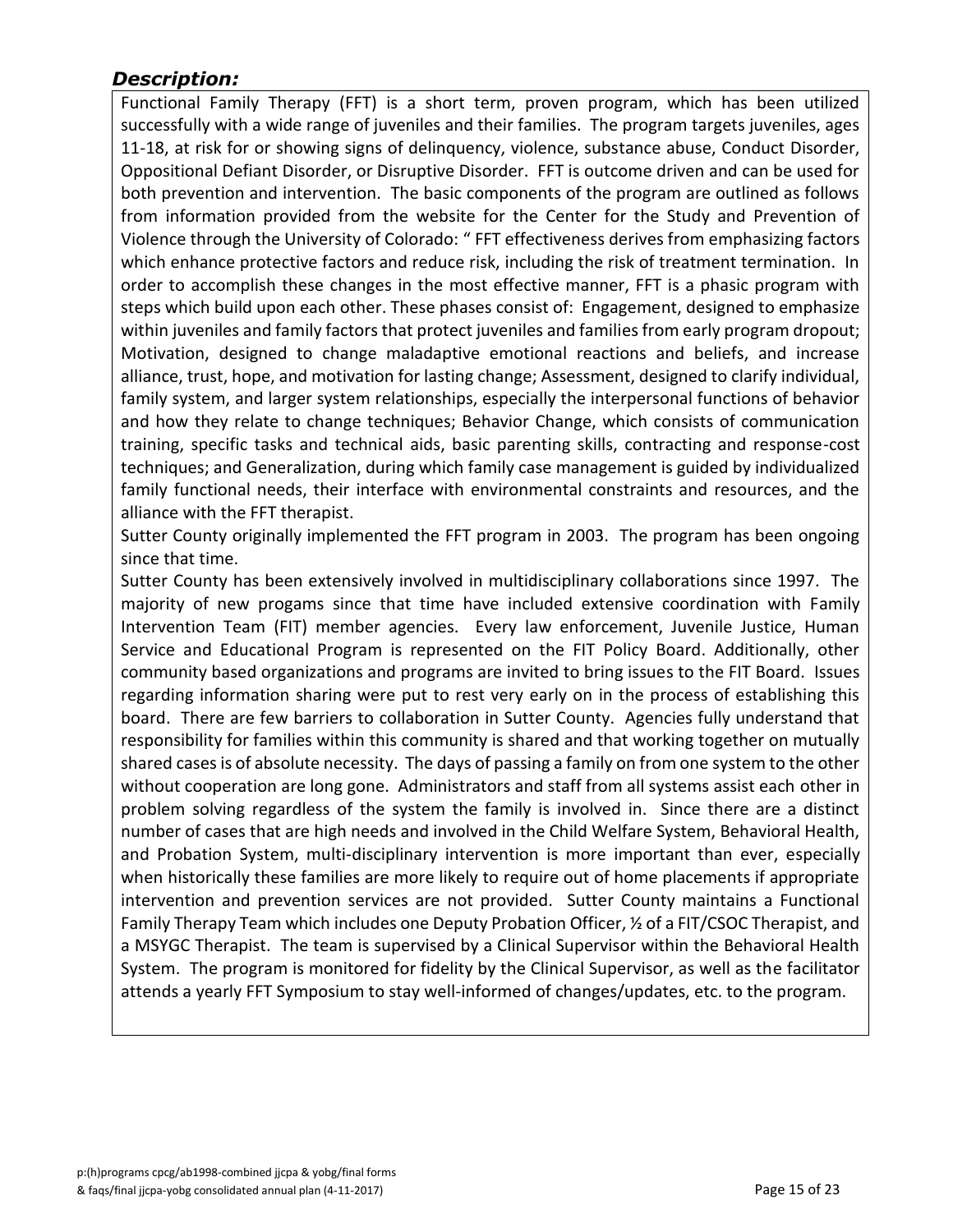Cognitive Behavioral Therapy for Substance Abusing Adolescents (CBT)

### **Evidence Upon Which It Is Based:**

CBT is an evidenced based technique that has been in existence since the early 1950's. CBT is based on the scientific evidence that our feelings are determined by our thoughts and perceptions, rather than by external influences such as people, situations, and events. As for the juveniles who enter the juvenile justice system, the majority, if not all, have been reared and/or exposed to environments that have influenced their negative behavior, resulting in criminal behavior and/or the abuse of controlled substances. By introducing CBT techniques to these identified juveniles, the opportunity to provide ways to take charge of their thought processes can positively impact their feelings in ways that improve their reactions to situations and events. Currently in California, numerous Probation Departments are collaborating with community partners and are utilizing evidence based practices, including CBT-based programs, as an integral component of intervention and prevention. There are numerous resource documents available noting this evidence based practice, many of which can be located via the National Association of Cognitive Behavior Therapist's website located at [www.nacbt.org.](http://www.nacbt.org/) The Mental Health Service Act (Proposition 63) "*Mental Health Models that Work for Children and Youth*" is a toolkit of information located in the FIGHT CRIME: INVEST IN KIDS California. The toolkit provides reference to CBT, and further discusses the Purpose, Target Population, Duration of the Program and Cost of Participation, the Evaluation Status and Cost Benefit Evaluation.

### *Description:*

The program is 12 to 16 weeks in length, with the CBT Facilitator and the juvenile meeting weekly for 45 minutes to 1 hour on an individual basis. As noted above, three sessions can be family sessions, if the juvenile agrees to said sessions. There are three Core Modules and 11 Skills Modules. Each session consists of a Check In/Review of Skills and At-Home Practice; Teaching Skills; and Practice, Practice, Practice. The program utilizes Motivational Interviewing for engagement and change processes, role-playing, and modeling. The program also incorporates chemical testing to hold juveniles accountable throughout the program. Sutter County Probation utilizes one Intervention Counselor and one Probation Officer to provide CBT services.

|                               | 1. Motivation/Engagement            | 9. Social Support                  |
|-------------------------------|-------------------------------------|------------------------------------|
| 2. Functional Analysis        |                                     | 10. Job-Seeking/Education          |
| 3. Coping with Cravings       |                                     | 11. Coping with a Slip             |
|                               | 4. Communication Skills             | 12. Seemingly Irrelevant Decisions |
|                               | 5. Anger Awareness/Anger Management | 13. HIV Risk Prevention            |
| 6. Negative Affect Regulation |                                     | 14. Termination                    |
| 7. Problem Solving            |                                     | 15. 1, 2, 3 Family Sessions        |
|                               | 8. Substance Refusal Skills         |                                    |
|                               |                                     |                                    |

The 15 sessions cover the following modules: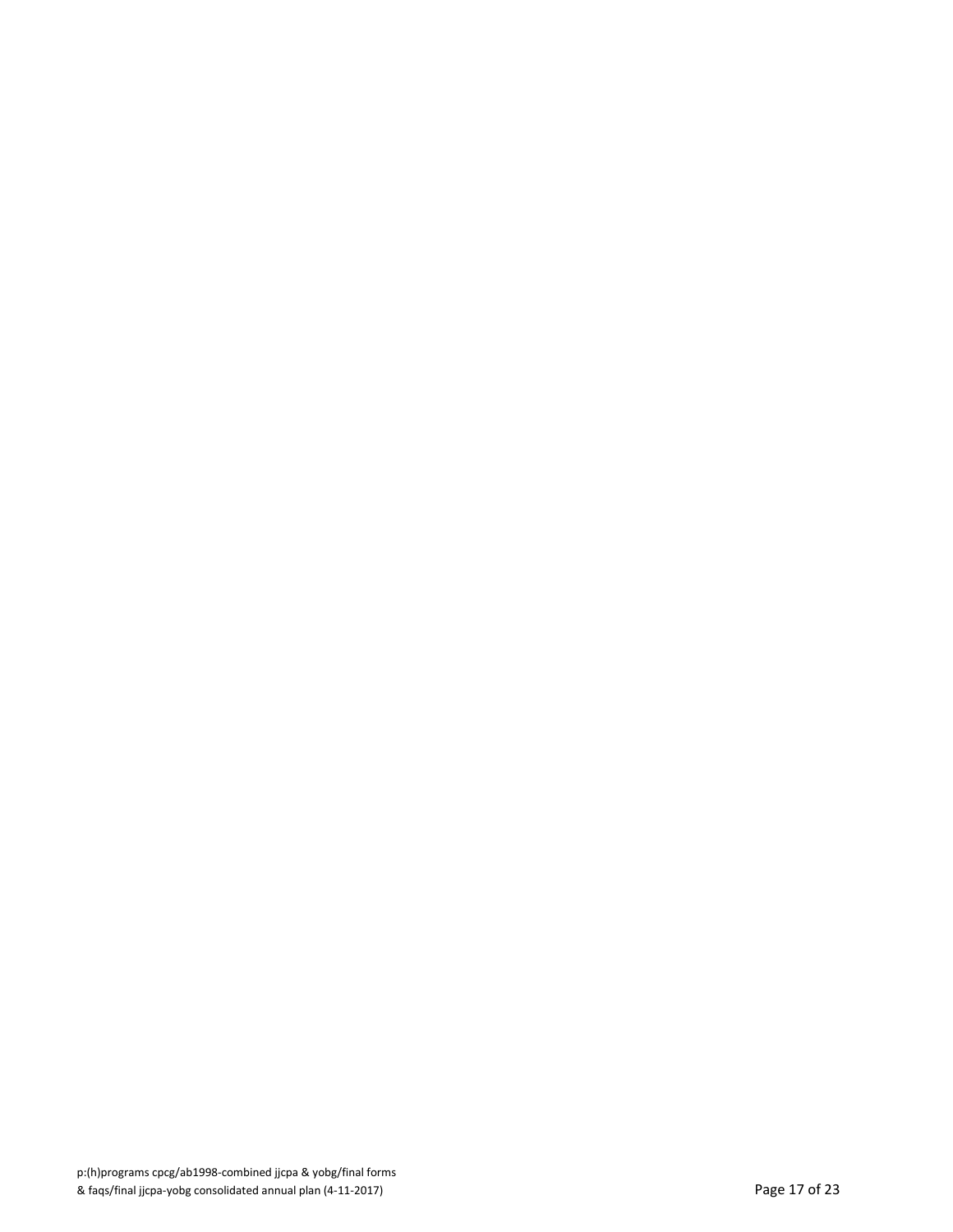### **Part III. Youthful Offender Block Grant (YOBG)**

*Authority: Welfare & Institutions Code Section 1961(a) – On or before May 1 of each year, each county shall prepare and submit to the Board of State and Community Corrections a Juvenile Justice Development Plan on its proposed programs, strategies, and system enhancements for the next fiscal year from the Youthful Offender Block Grant Fund described in Section 1951. The plan shall include all of the following:*

*(1) A description of the programs, placements, services, strategies, and system enhancements to be funded by the block grant allocation pursuant to this chapter, including, but not limited to, the programs, tools, and strategies outlined in Section 1960.*

*(2) A description of how the plan relates to or supports the county's overall strategy for dealing with youthful offenders who have not committed an offense described in subdivision (b) of Section 707, and who are no longer eligible for commitment to the Division of Juvenile Facilities under Section 733 as of September 1, 2007.*

*(3) A description of any regional agreements or arrangements to be supported by the block grant allocation pursuant to this chapter.*

*(4) A description of how the programs, placements, services, or strategies identified in the plan coordinate with multiagency juvenile justice plans and programs under paragraph (4) of subdivision (b) of Section 30061 of the Government Code.*

### **A. Strategy for Non-707(b) Offenders**

Describe your county's overall strategy for dealing with non-707(b) youthful offenders who are not eligible for commitment to the Division of Juvenile Justice. Explain how this Plan relates to or supports that strategy.

Sutter County's strategy for non-707(b) youth includes diverting juveniles out of the Juvenile Justice System at all levels and rehabilitating those who are in the system. By being involved at all levels: truancy, school-based, multi-agency, etc., Probation Officers are offering services, referrals, and support to juveniles and families in the entire community, not just those juveniles involved with Probation.

Almost two decades ago the department and partner agencies became committed to providing local services for juveniles out of concern for the number of juveniles who were in out-of-home placement or were committed to DJJ with few positive outcomes. A Family Intervention Team (FIT) Policy Group was developed and remains intact to this day to focus on juveniles shared across systems. Federal Title IV-E, Juvenile Probation Camp funding (JPCF,) and JJCPA funding allowed the implementation and maintenance of programs to address juvenile and family issues with prevention, early intervention, intensive supervision, and tailored counseling and support services within the community. Because of these initiatives, Sutter County Probation has significantly reduced the number of out-of-home placements, the number of juveniles requiring DJJ commitments, and the number of juveniles on probation overall. The implementation of the Principles of Effective Intervention has mandated the retention of reduced caseloads to provide officers the time necessary to properly assess and case plan with moderate to high risk juveniles. High risk juveniles with significant mental health, multigenerational family dysfunction, a CPS history, substance abuse, and developmental disorders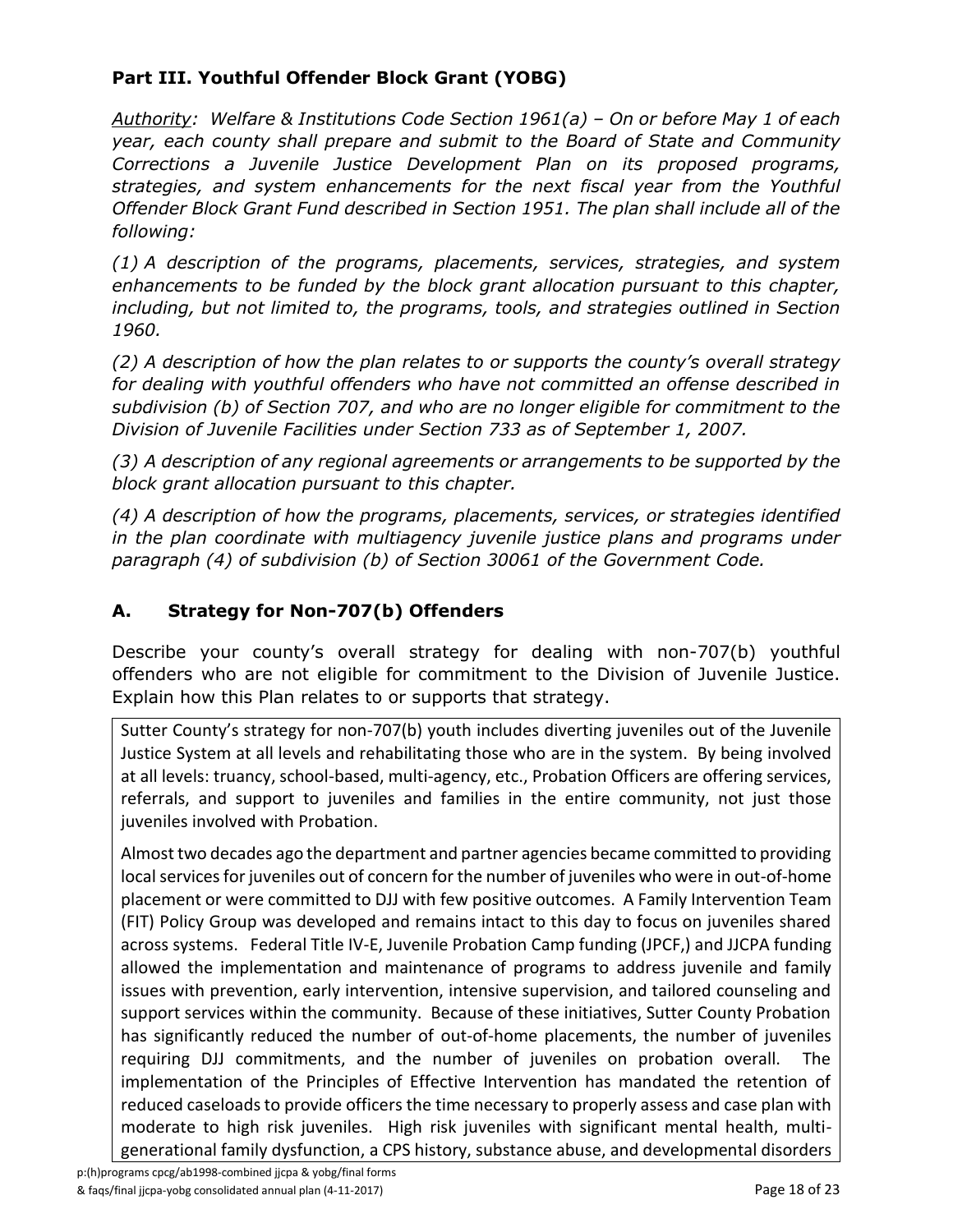require significant time and collaboration to keep them out of custody and stabilized within the community. Juveniles who are low risk are evaluated out of the system, sometimes with referral to other services/agencies, or are managed for a short period of time on larger caseloads and only to reach specific, short-term goals (e.g., victim restitution). Sutter County continues to struggle with illegal street gangs and with violent and serious crimes committed by High Risk juveniles. The department continues to seek effective programs to address this population, along with the expansion of evidenced-based practices in general.

### **B. Regional Agreements**

Describe any regional agreements or arrangements to be supported with YOBG funds.

The following programs are implemented with the assistance of other agencies:

- The Stepping Stones Aftercare program, currently funded by JJCPA, is carried out via the Tri-County Juvenile Rehabilitation Facility (TCJRF), Maxine Singer Youth Guidance Center (MSYGC). The regional facility is comprised of Sutter, Yuba, and Colusa counties. Each county provides their own aftercare services for the MSYGC program. This program also leases beds to several other California counties. Sutter County Probation provides the Moral Reconation Therapy (MRT) program at MSYGC to all those juveniles in the program, including regional and contracted juveniles.
- The Parent Project program is also offered to parents of juveniles detained at the TCJRF and MSYGC facilities, as well as any parents referred by the local schools in Sutter County and sometimes Yuba County, or referred by community based organizations or other agencies.
- The GREAT program is also provided to local schools via agreements with YCUSD and Sutter County Office of Education.
- Yuba City Unified School District partially funds four probation officers, three at local schools, and one to provide truancy prevention and intervention.

### **C. Funded Programs, Placements, Services, Strategies and/or System Enhancements**

Using the template on the next page, describe the programs, placements, services, strategies, and system enhancements to be funded through the YOBG program. Explain how they complement or coordinate with the programs, strategies and system enhancements to be funded through the JJCPA program.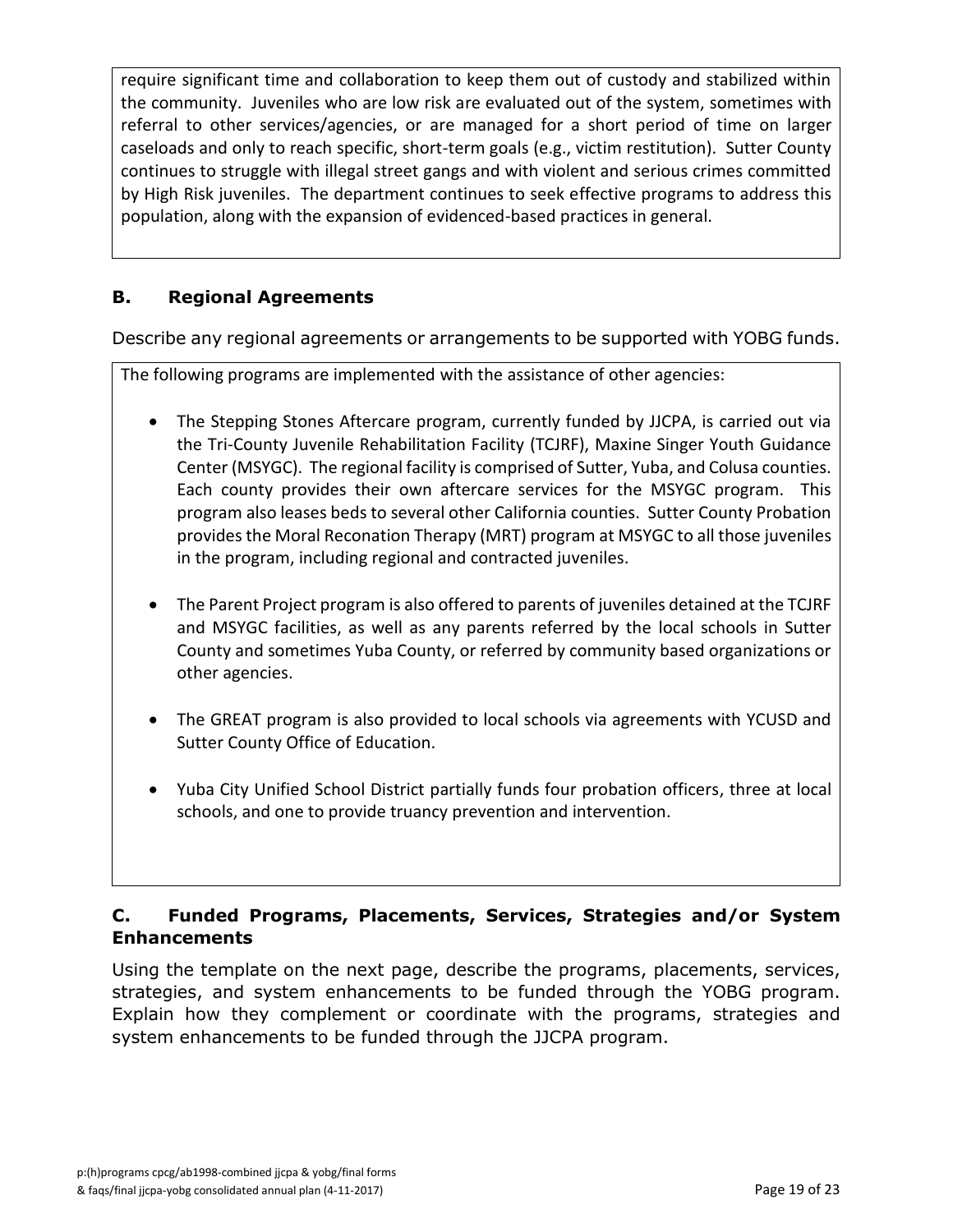## **YOBG Funded Program, Placement, Service, Strategy and/or System Enhancement**

*This template should be copied as many times as needed to capture every program, placement, service, strategy, and system enhancement you plan to fund next year.*

### *Program Name:*

Intensive Probation Supervision

### *Nature of Coordination with JJCPA:*

There are constant discussions about how to best utilize and coordinate JJCPA and YOBG funds to best serve both the juveniles formally referred to Probation and those we are trying to prevent from entering the system at all. When funds were declining, Probation moved programs to assure the continuation of core programs such as Cognitive Behavioral Therapy for Substance Abusing Adolescents (CBT), Functional Family Therapy (FFT), and Stepping Stones Aftercare. Now that state funds are somewhat stabilized, Probation is using YOBG funds to assure that sufficient staffing is available to fully implement the core elements of evidence-based practices. This requires that caseload sizes remain below 20 to insure officers can best carry out those services. Probation has also blended funding from the schools with Federal Title IV-E funding to make sure that YOBG funds remain available to cover other needs. JJCPA funds will provide FFT and CBT services that are available to juveniles served within YOBG programs. Conversely, the YOBG funded "Parent Project" will serve families in all programs. It is expected that Probation will continue to reevaluate the best use of these funds and that changes within programs could be possible next fiscal year.

### *Description:*

YOBG funding is utilized in several areas of juvenile probation through reduction of caseload size, providing evidence based programming and assessment, assisting in utilizing a Sanctions and Incentives Response Matrix, assisting in providing multidisciplinary services, providing the training and ability to create comprehensive and collaborative case plans, using SMART (Specific, Measurable, Attainable, Realistic, Timely) interventions, and providing parenting education. The Principles of Effective Intervention are used in assessing, case planning, and case management of offenders. EBP curriculums, including The Change Companies journaling series are utilized. Sutter County Probation strives to follow evidence based practices and best practices in all areas.

Currently, Probation Officers are assigned caseloads of juveniles who attend local schools including: Yuba City High School, River Valley High School, Gray Avenue Middle School, Albert Powell Continuation School, and Feather River Academy, as well as those in alternative school situations, including adult education. There are four probation officers housed on-site at Yuba City Unified Schools and Feather River Academy. The probation officer assigned to Yuba City High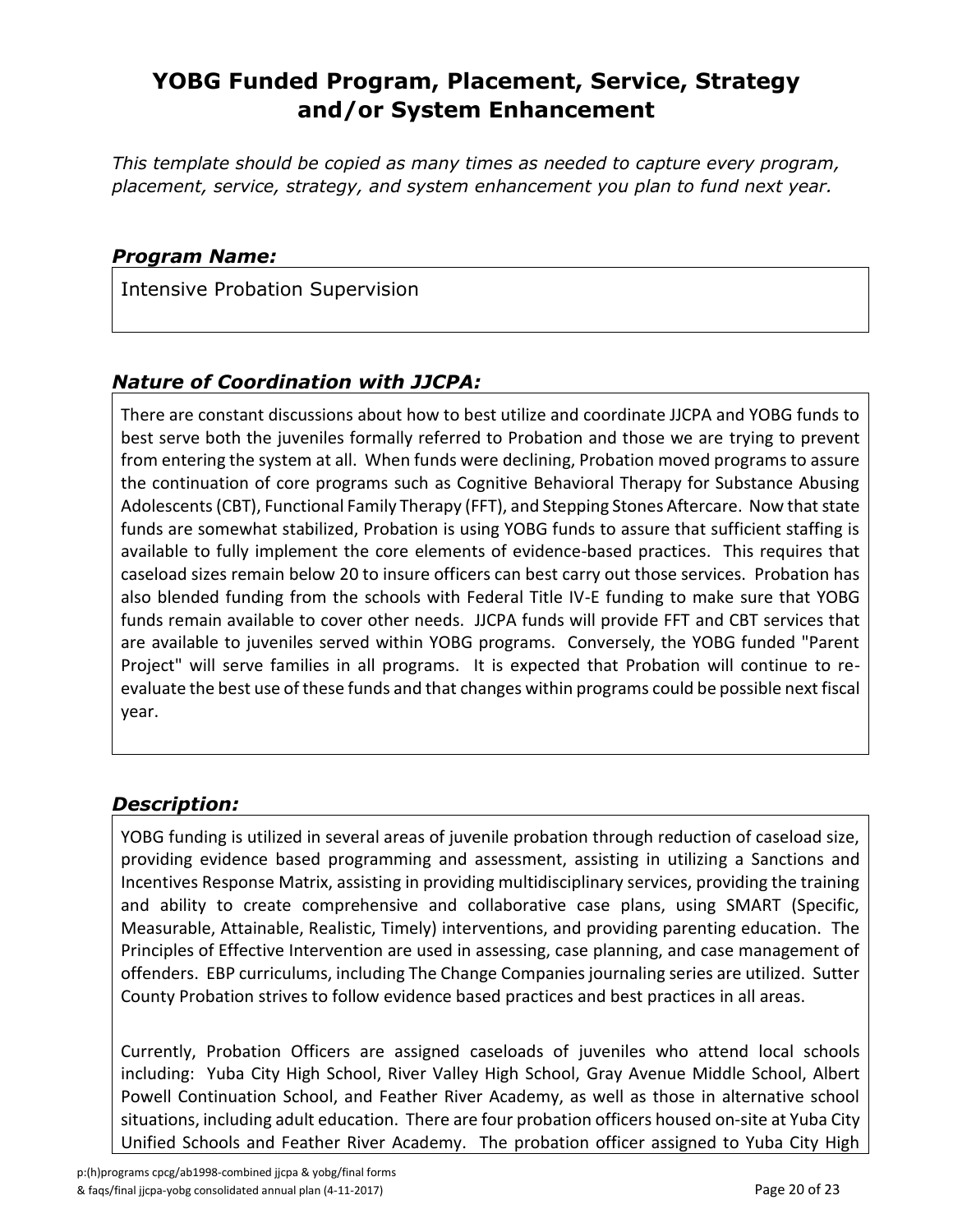School provides supervision for the juveniles on probation at the school, as well as assists with discipline for all students, provides The Change Companies, Forward Thinking journaling, an evidence based Cognitive Behavioral Therapy program, for identified students, acts as a resource broker for students with identified needs, and attends after-hours school functions. The probation officer assigned to River Valley High School provides supervision for the juveniles on probation at the school, as well as assists with discipline and truancy issues for all students, acts as a resource broker for students with identified needs, and attends after-hours school functions. The probation officer assigned to Gray Avenue Middle School provides supervision for the juveniles on probation at the school, as well as assists with discipline and truancy issues for all students, provides The Change Companies, Forward Thinking journaling program for identified students, acts as a resource broker for students with identified needs, and attends after-hours school functions. The probation officer assigned to Feather River Academy provides supervision for the juveniles on probation at the school, as well as assists with discipline and truancy issues for all students, acts as a resource broker for students with identified needs, and attends after-hours school functions. Several probation officers, even those not assigned to specific school sites, also provide services to identified at-risk juveniles at school sites.

Two Probation Officers focus on high risk juveniles who receive services from other agencies, particularly those juveniles with behavioral health concerns but who may not be attending school. Because of the reduced caseload size, the Probation Officers can provide intensive supervision, guidance, and oversight. Often, these Probation Officers will have contact with the juvenile and their family several times per week, whether it be at home, school, counseling, a Child and Family Team (CFT) meeting, or in the office. These Probation Officers provide extensive case management for these juveniles and their families. Some of these juveniles are at imminent risk for removal, thus qualifying for Title IV-E Federal funding, which requires detailed case plans and documentation. Others are adjudicated of offenses involving a sexual nature, but are not deemed predators by psychological evaluation. The psychological evaluation may indicate the juvenile needs education and counseling around boundaries and normal sexual behavior. This has been identified as a service gap in the Sutter-Yuba area as the programs tend to be cost-prohibitive and are not covered by insurance and/or Medi-Cal. YOBG funds may be utilized to assist in transportation of these juveniles to this type of program and counseling, and/or assist in funding of the program/counseling if needed. This would assist in keeping juveniles in home-based care, rather than in out-of-home placement, a key goal of Continuum of Care Reform.

One Probation Officer is assigned to assist Yuba City Unified School District (YCUSD) with truancy issues. Beginning this year, the PO will be focusing on incoming Freshman to assess and determine the risk and needs of these students in relation to truancy and drop-out. The PO will be focusing on creating case plans to address the needs of the student and their family to increase attendance and maintain the student in a school setting. This prevention service is hoped to greatly decrease juveniles entering the Juvenile Justice System. The program may extend to Kindergarten in the 17- 18 school year once the new program is up and running with the Freshman population.

Many juveniles receiving intensive services have experienced school failure, are gang offenders, or are at risk of gang involvement. All Probation Officers and our Sutter Yuba Behavioral Health Intervention Counselor may facilitate groups or coordinate athletic and extracurricular activities for both offenders and at-risk students. All Probation Officers also provide truancy services when assistance is needed by local schools. Probation Officers also regularly collaborate with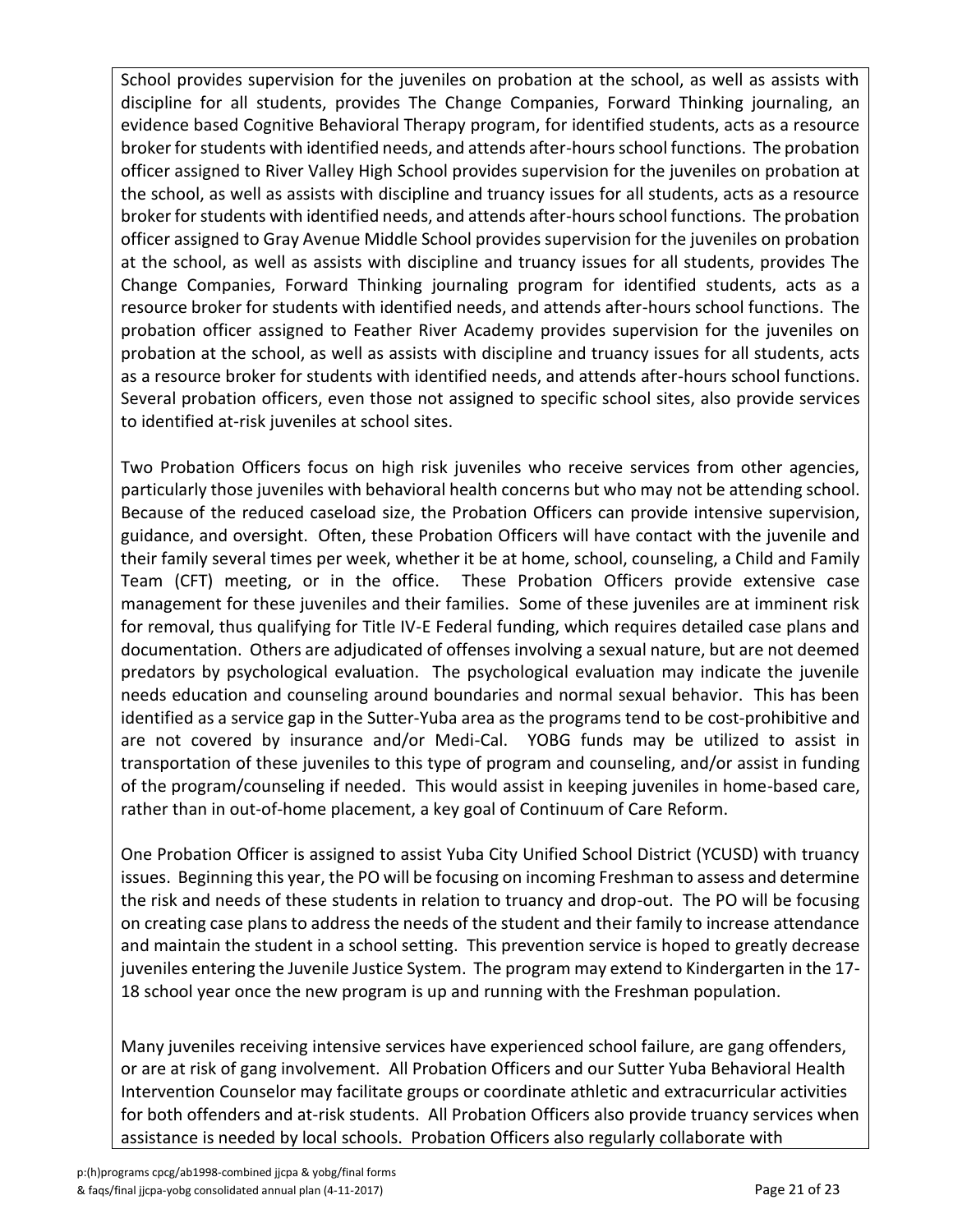community agencies to provide support for juveniles and families. Further, several Probation Officers provide local schools with the Gang Resistance and Education Training (GREAT) program.

### *Program Name:*

Parenting Education

### *Nature of Coordination with JJCPA:*

The Parent Project program serves families in all programs, including those juveniles receiving JJCPA funded services.

### *Description:*

Probation Officers and an Intervention Counselor facilitate up to three Parent Project classes of 10 to 16 weeks per year for up to 30 parents in each class; at least one class is held in Spanish for Spanish speaking parents. Facilitators provide activity-based instruction and step-by-step plans to help parents learn how to manage "strong willed" adolescent behavior problems at home. Parents also attend support groups where they receive emotional and practical support from facilitators and other parents, and practice implementing newly acquired skills and techniques (e.g., addressing problem behaviors, managing conflict, building positive self-concepts in their children). This program provides a hands-on opportunity for Probation Officers to work with parents of probationers and at-risk juveniles to provide the tools necessary to resolve at-risk behavior within the home. The program is best practice, but not yet evidence-based. Research is on-going, but not yet published. Probation Officers divide the parents in groups for the program based on their child's risk to re-offend. As there are no breaks during the sessions, parents in separate groups do not have the opportunity to co-mingle.

### *Program Name:*

Risk/Needs Assessment

### *Nature of Coordination with JJCPA:*

All minors entering the probation department for a delinquency citation/arrest receive an assessment to assist in determination of services needed/offered, as well as how the case will proceed forward in the juvenile justice system.